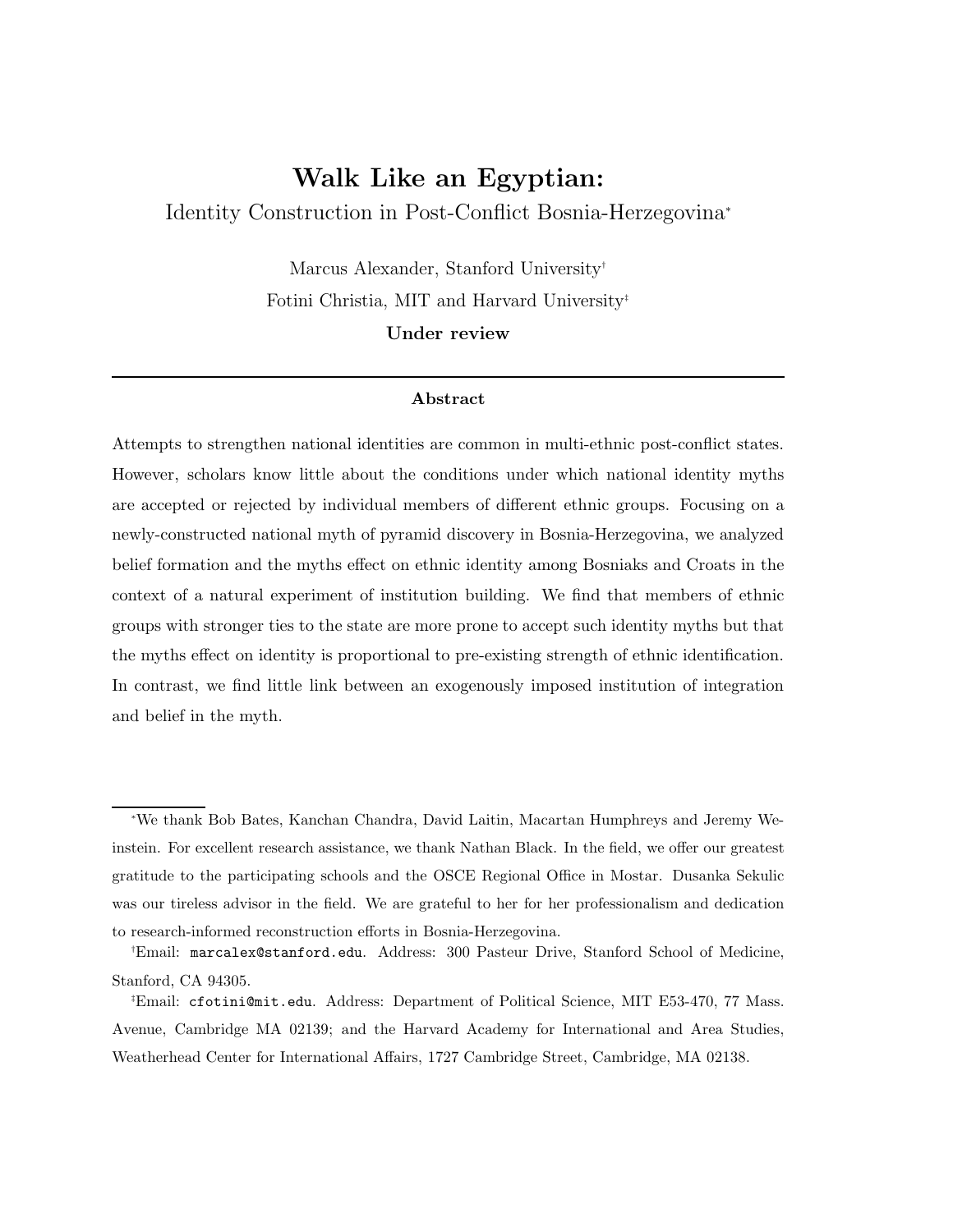# 1. Introduction

In 2005, the small Bosnian town of Visoko attracted attention of pharaonic proportions. An amateur archeologistSemir Osmanagic, a Bosniak who runs a metal shop in Houston, Texasclaimed to have discovered a 772-foot-high pyramid which he believed lay beneath a hill overlooking the town. The pyramid is not only the worlds largest, Osmanagic claimed the Great Pyramid of Gaza in Egypt rises 455 feetbut also the oldest, at 12,000 years.<sup>4</sup> The discoveries have been universally panned by professional archaeologists, who have dubbed the claims a travesty of science and Osmanagic and his fellow enthusiasts pyramidiots."<sup>5</sup> Yet international ridicule has failed to deter a wave of excitement among Bosniaks who see the pyramid as a symbol of Bosnian nationhood.

This paper examines the pyramid discovery as a case of national identity construction in a multi-ethnic post-conflict state. It offers an analysis of what causes individuals to accept or reject state-building identity myths such as a fallacious Bosnian pyramid. The results we report are part of a larger experimental study of Bosniak and Croat students from three different high schools in the Herzegovinian town of Mostar with students responding to survey questions on the purported pyramid discovery. We find that the consumption of such identity narratives varies based on an individuals degree of identification with the state. Specifically, we establish that nominally belonging to the ethnic group that identifies more strongly with the state, in this case the Bosniaks, is an important predictor of belief in the state-building narrative. However, such stories only palpably affect the identity of individuals who already strongly identify with the state, even before the introduction of

<sup>4</sup>This factual background is drawn from the following news and journal articles: John Bohannon, "Mad About Pyramids," Science, Vol. 313, No. 5794 (2006), pp. 1718-1720; Craig Smith, "Some See a Pyramid to Hone Bosnias Image. Others See a Big Hill," The New York Times, May 15, 2006; Ian Traynor, "Tourists Flock to Bosnian Hills but Experts Mock Amateur Archaeologists Pyramid Claims," The Guardian, October 5, 2006; Colin Woodard, "Come See the Pyramids in Bosnia?"Christian Science Monitor, March 29, 2007; Vesna Peric Zimonjic, "Indiana Jones of the Balkans: The Great Pyramid of Bosnia," The Independent, April 28, 2006.

<sup>&</sup>lt;sup>5</sup>"Tourists Flock to Bosnian Hills but Experts Mock Amateur Archaeologists Pyramid Claims," The Guardian, October 5, 2006.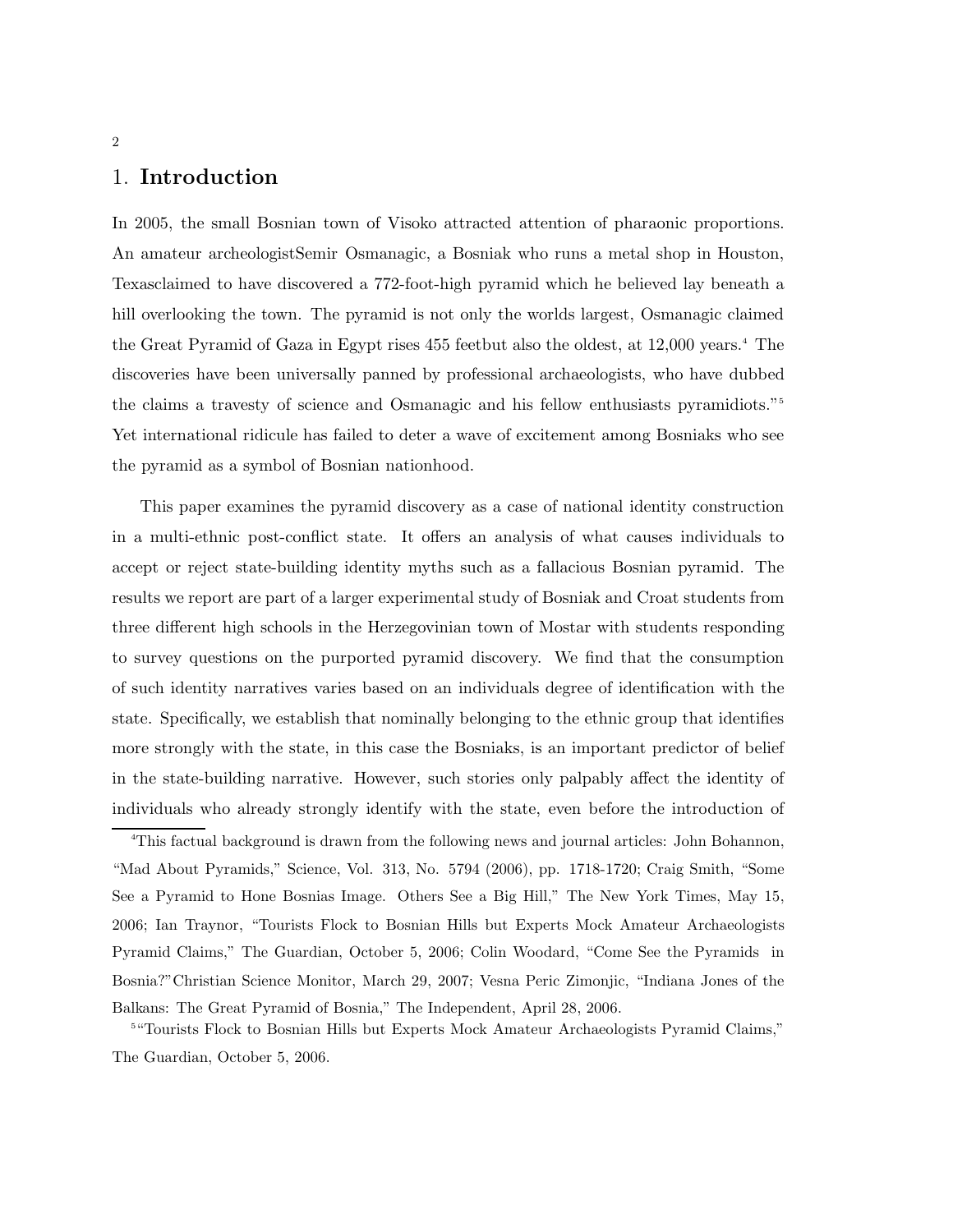the narrative. Groups that do not identify with the state, in this case the Croats, are in turn less likely to believe in such nation-building stories. Yet these groups incredulity is tempered by their recognition of the potential instrumental importance of such narratives in the form of financial benefits for the state. We also examine the effect of institutions of integration that have been constructed in an attempt to bring the former warring groups together. Specifically, we take advantage of a natural experiment in institution-building in the divided city of Mostar: the creation of an integrated, multi-ethnic high school alongside two segregated, mono-ethnic ones. We nevertheless find that institutions of integrationin this case, the integrated high schoolhave only limited effects on an individuals acceptance of the pyramid myth. This finding is interesting because it runs counter to recent literature that purports the powerful effect of institutions on cooperative behavior and public goods contributions. Our results instead show that influencing beliefs about identity may require a higher threshold of time and institutional engagement.<sup>6</sup>

Our findings provide an interesting glimpse into the ways this controversial symbol of Bosnian national identity has been interpreted by the youth of two of the nations comprising modern-day Bosnia-Herzegovina. In that regard, they illustrate the potency of post-conflict identity construction and the complex ways in which institutions interact with underlying beliefs and ethnic affiliation.

Our paper proceeds as follows. In section 2, we discuss the pyramid discovery in more detail, consider the extent to which the existing theoretical literature predicts the variation in response to a phenomenon such as the pyramid craze, and provide our working hypotheses. In section 3, we offer background on the methodology and the survey instrument, including the specific four questions that were asked in regards to the pyramid. In section 4, we present our results. In section 5 we offer concluding remarks, along with implications of our findings.

<sup>&</sup>lt;sup>6</sup>References omitted to ensure anonymity for review purposes.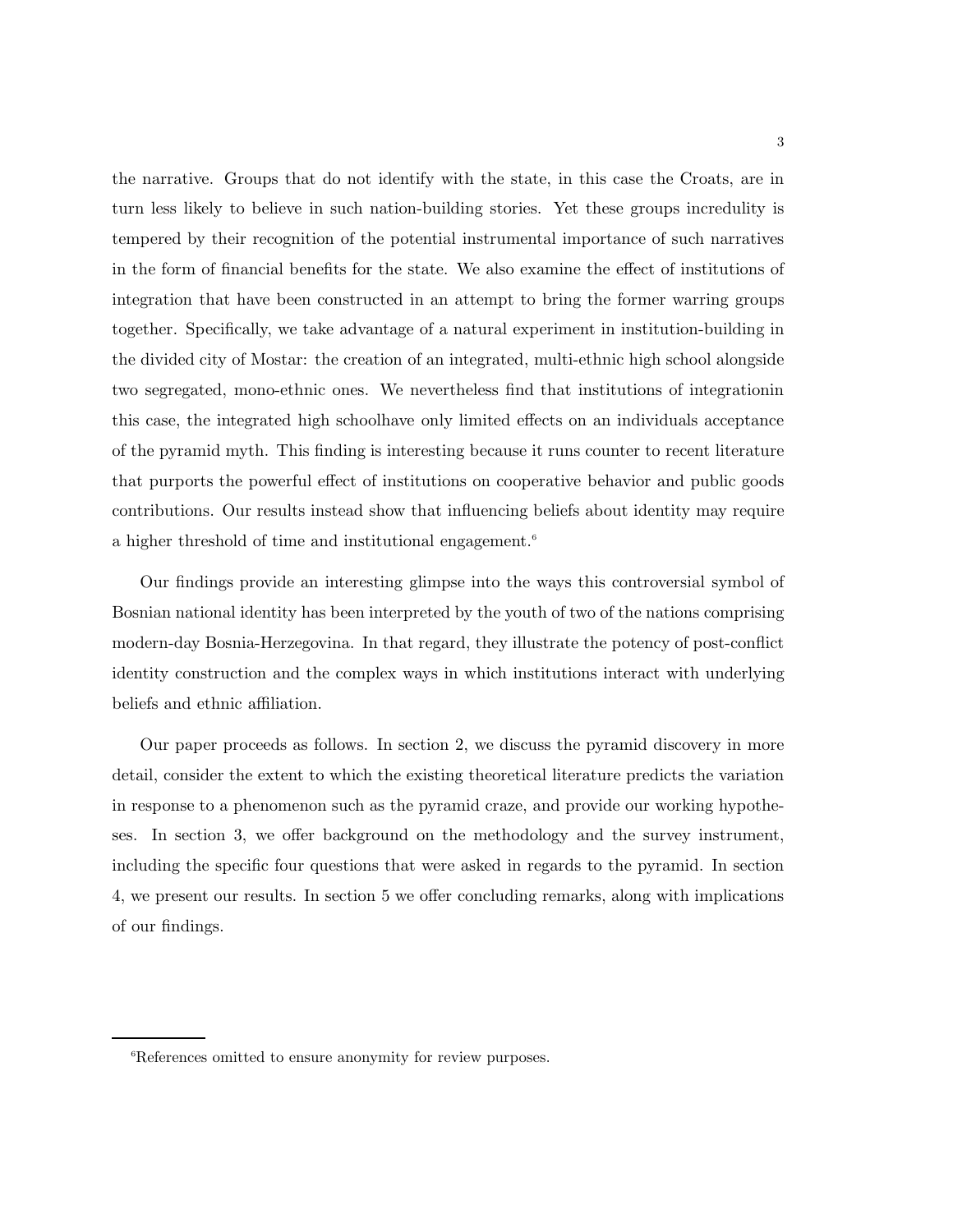# 2. The Pyramid Discovery and What the Literature Tells Us About It

The alleged pyramid was discovered in the small Central Bosnian town of Visoko in 2005. Shortly after the discovery of the main pyramid, Semir Osmanagica metal entrepreneur who has coined himself as Bosnias Indiana Jonesidentified four more potential pyramids in the surrounding area, giving them names such as "Moon" and "Dragon." (He has renamed the original hill the Pyramid of the Sun.<sup>7</sup> ) Though scientists offer a simple geologic explanation for the hills shape and point out that in any case, humans were not even building huts 12,000 years agothe pyramids of Egypt are approximately 5,000 years oldthe discovery quickly captured the publics imagination.

In addition to an explosion of tourism in the formerly sleepy town, which started seeing up to 5,000 visitors per day and offers pyramid T-shirts and pyramid pizza, the discovery hit a nationalist nerve in the former war zone. To many, the pyramids were seen as a symbol of Bosnian nationhood, which was denied by Serbian propaganda during the 1990s civil war and which has few tangible signs extant. (By contrast, there are numerous symbols of Croatian nationhood within present-day Bosnia-Herzegovina, including the ruins of a 14thcentury castle sitting on top of the same hill as the "Pyramid of the Sun.) Consequently, numerous Bosniak politicians have lined up behind Osmanagic to support the excavation effort, including the former Bosniak member of the Bosnian-Herzegovinian presidency, Sulejman Tihic. A Visoko official even went so far as to suggest that academic critics of the findings be denied access to research locations and have their degrees revoked.<sup>8</sup> Meanwhile,

<sup>7</sup>This factual background is drawn from the following news and journal articles: John Bohannon, "Mad About Pyramids," Science, Vol. 313, No. 5794 (2006), pp. 1718-1720; Craig Smith, "Some See a Pyramid to Hone Bosnias Image. Others See a Big Hill, The New York Times, May 15, 2006; Ian Traynor, "Tourists Flock to Bosnian Hills but Experts Mock Amateur Archaeologists Pyramid Claims," The Guardian, October 5, 2006; Colin Woodard, "Come See the Pyramids in Bosnia?" Christian Science Monitor, March 29, 2007; Vesna Peric Zimonjic, "Indiana Jones of the Balkans: The Great Pyramid of Bosnia," The Independent, April 28, 2006.

<sup>8</sup>Bohannon, "Mad About Pyramids," 1720.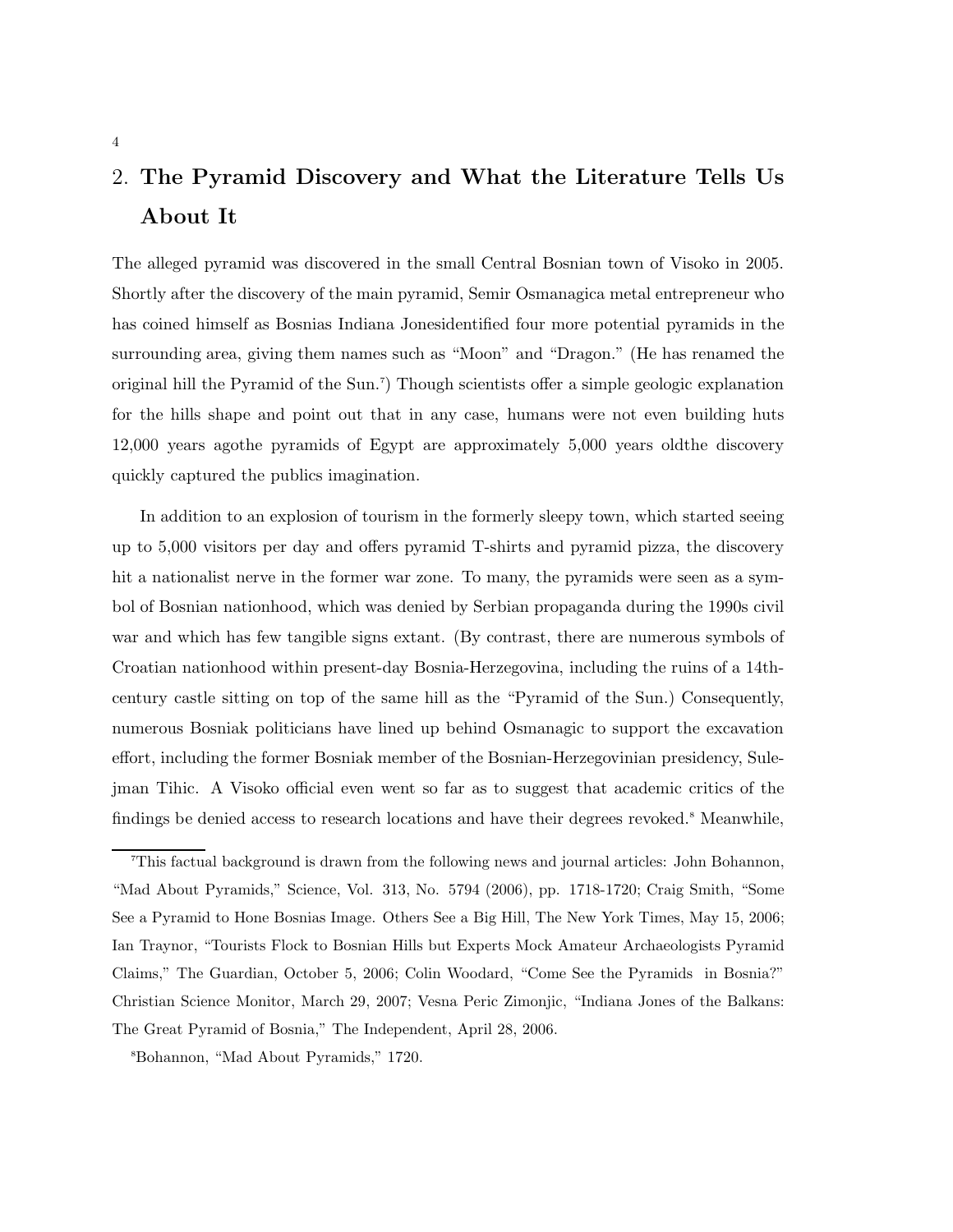the Bosniak public appears from news reports to believe the pyramids are genuine and to attach nationalist significance to their discovery. A local man who lost his leg during the war and who is one of Osmanagics volunteer excavators told the New York Times, We are changing the image of the whole country. Were showing Bosnia in a good way. Osmanagic himself said he came to the site to protect the cultural heritage of the small country that suffered so much.<sup>9</sup> He also said, "Once you show that you respect your past, people respect you more.<sup>10</sup>

The total fabrication of a pyramid and the political endorsement of that myth may seem bizarre at first glance, but the constructivist literature on identity formation tells us otherwise.<sup>11</sup> Benedict Andersons renowned thesis on nationalism argues that almost all communities are imagined. This process of imagining frequently involves the construction of a shared history for a nation that might not otherwise be interconnected.<sup>12</sup> And, as Eric Hobsbawm among others has averred, this construction of history is often tantamount to mythmakingit involves the creation of an ancient past beyond effective historical continuity, either by semi-fiction or by forgery."<sup>13</sup> Although the degree of falsehood of this particular myth is perhaps unusualmyths that are more stylized than false, such as the historical continuity of ceremonies associated with the British monarchy, appear more common.<sup>14</sup>

<sup>12</sup>Benedict Anderson, Imagined Communities: Reflections on the Origin and Spread of Nationalism (London: Verso, 2006 (1983)), pp. 6, 145. Anderson illustrates this tendency with the example of the Pilgrim tradition in the United States, which has salience to Italian immigrants who came across the Atlantic hundreds of years later.

<sup>13</sup>Eric Hobsbawm, Introduction: Inventing Traditions, in Eric Hobsbawm and Terrence Ranger, eds., The Invention of Tradition (Cambridge, U.K.: Cambridge University Press, 1984), p. 7.

<sup>14</sup>David Cannadine, "The Context, Performance, and Meaning of Ritual: The British Monarchy and the 'Invention of Tradition, c. 1820-1977, in Eric Hobsbawm and Terrence Ranger, eds. The Invention of Tradition (Cambridge, U.K.: Cambridge University Press, 1984), pp. 101-164. Anthony

<sup>9</sup> "Zimonjic, "Indiana Jones of the Balkans."

<sup>10</sup>Craig Smith, "Some See a Pyramid.

<sup>11</sup>A general definition of constructivism can be found in Kanchan Chandra, "Introduction: Constructivist Findings and their Non-Incorporation, APSA-CP: Comparative Politics Section Newsletter, Vol. 12, No. 1 (Winter 2001), pp. 7-11.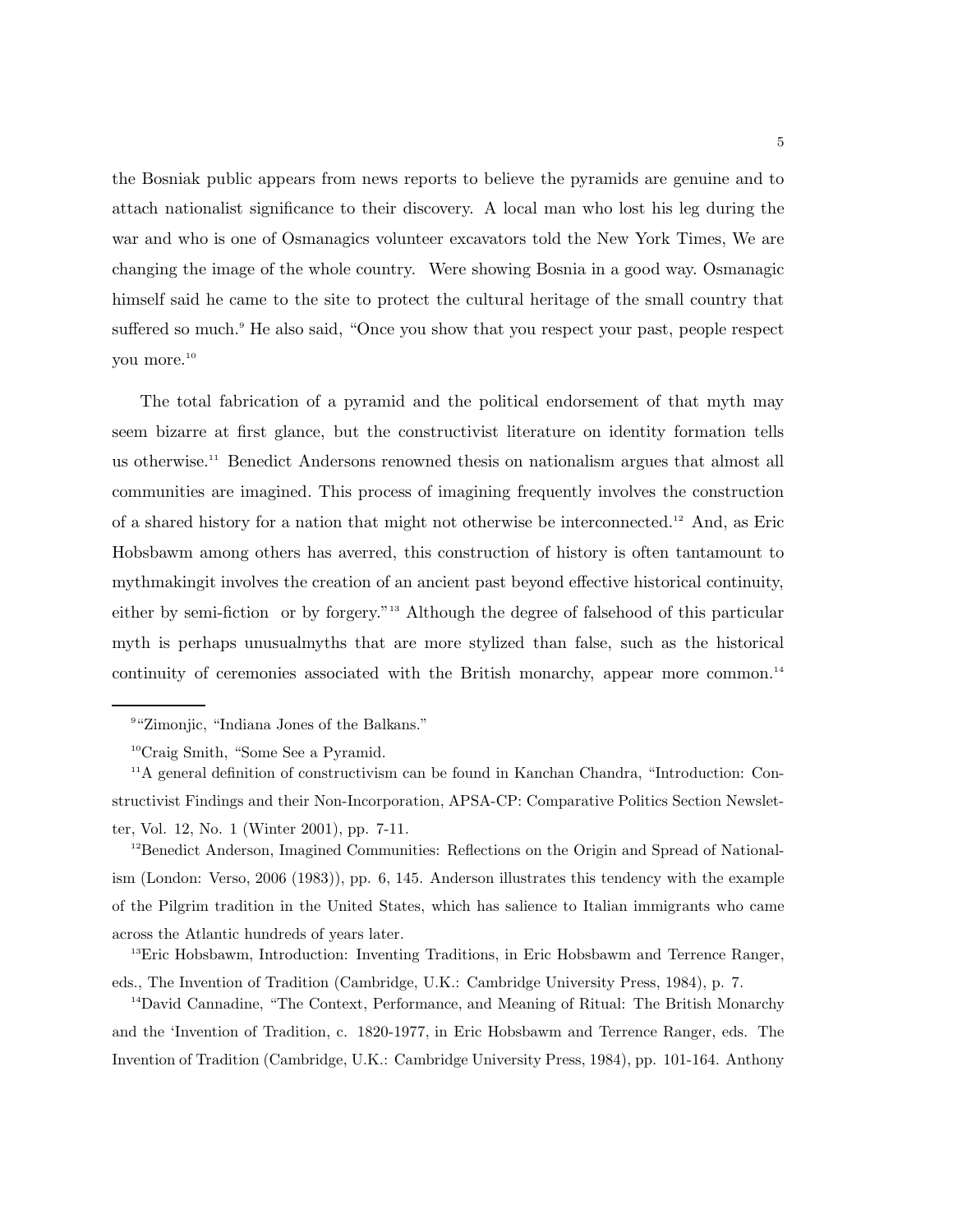constructivists tell us that a symbol of nationhood unsupported by the facts is not in itself extraordinary.

If state-building identity myths are common, what causes their acceptance or rejection at the individual level? On this question the constructivist literature provides less guidance. Indeed, constructivists have been criticized for an elitist approach to national identity formation.<sup>15</sup> The typical "invented tradition involves a group of clever and purposive elites foisting a deception on a monolithic public that is only too willing to accept the ruse.<sup>16</sup> If all ordinary individuals buy into the myth, then there is no variation in myth acceptance to study. On the other hand, a contrasting account from Lisa Wedeen seems to suggest that almost no one believed the fanciful myths of the so-called "cult of Asad, including claims that Syrias leader was the states "premier pharmacist.<sup>17</sup> If Wedeen is correct, then there is virtually no within-society variation in her story either.<sup>18</sup>

Other constructivists, such as Paul Brass, acknowledge that "elites are limited and constrained by the cultures of the group they hope to represent. He views the construction of national symbols as a function of (1) elite action, (2) inter-group relations, (3) political organizations, and (4) "the influence of government policies.<sup>19</sup> Therefore, ethnicity, institutions, and state policy are all important variables affecting the public reaction to a given D. Smith criticizes constructivists frequent identification of myths which are actually not too far from historical truth (The Nation in History, p. 55). But for a rare example of a set of myths which are entirely false, and which are known to be false by their adherents, see Lisa Wedeen, Ambiguities of Domination: Politics, Rhetoric, and Symbols in Contemporary Syria (Chicago: University of Chicago Press, 1999).

<sup>15</sup>Smith, "The Nation in History, p. 61.

<sup>16</sup>See, for example, Cannadine, The Context, Performance, and Meaning of Ritual, p. 102: "The mass of the population may indeed have become better educated, but they have not, as a result, lost their liking for the secular magic of monarchy.

<sup>17</sup>Wedeen, "Ambiguities of Domination, Chapter 1, especially p. 1.

<sup>18</sup>Wedeens seminal work provides an excellent macro-level context to which our research, focused on the individual consumer of identity myths, can be situated.

<sup>19</sup>Paul R. Brass, Elite Groups, Symbol Manipulation, and Ethnic Identity among the Muslims of South Asia, in David Taylor and Malcolm Yapp, eds., Political Identity in South Asia (London: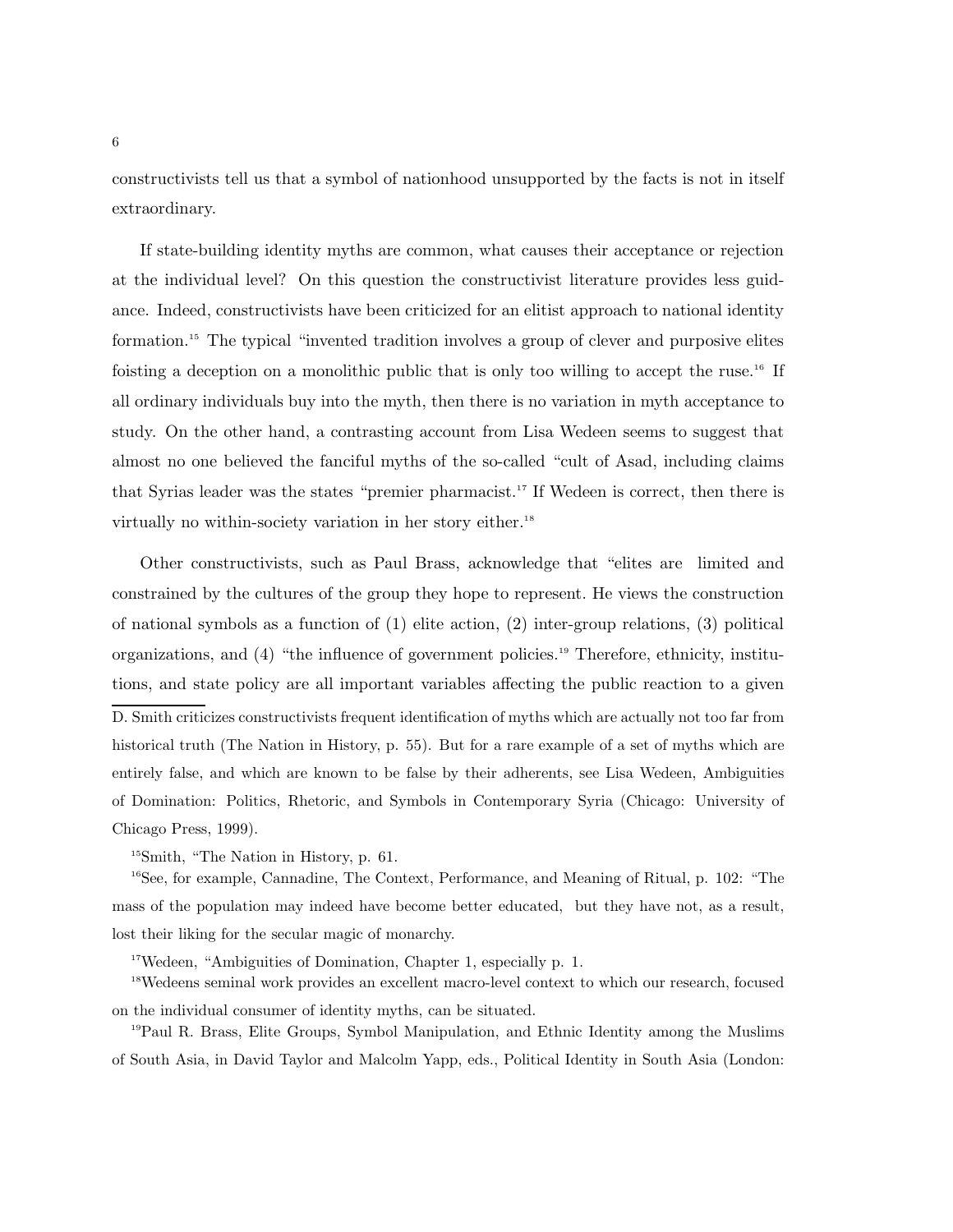myth. Even according to Brass, however, individual non-elites have little agency. In his account, the mass-level variables mainly determine the consequences of a myth once accepted by the publicwhether, for instance, it will contribute to intergroup violence or intra-group divisions.<sup>20</sup> His dependent variable is not ours: we focus on the role of ethnic affiliation and institutions on whether individuals will accept the myth in the first" place.

The Bosnian case also has several characteristics which the theoretical lens of constructivism suggests should make it especially likely to experience ahistorical mythmaking. First, the recent Bosnian-Herzegovinian state has come on the heels of a devastating civil war. Frequently such societal upsets both create demand for and lower the supply of invented traditions. Second, the new regime has taken the form of a consociational democracy, which can be particularly prone to ethnic identity dissipation because the various groups are explicitly set up to compete with each other on the same political stage. In these situations it is not uncommon to see groups engage in the codification of idioms in order to distinguish themselves. Finally, many Bosniaks are still traumatized from the wartime propaganda and continue to feel their national identity is threatened with national identity construction and its attendant mythmaking being particularly apt across all ethnic groups in contemporary Bosnia.

The extant literature, then, is ambiguous on the causes of individual-level myth acceptance or rejection. From the literature we gain a sense that ethnic ties to the state and institutions, including institutions formed for the express purpose of integration, may shape individual attitudes. But we cannot be sure of the extent to which these variables matter or whether one matters more than the other. Our survey research offers a unique opportunity to close this gap. The key questions relevant to this project are as follows:

Curzon Press, 1979), pp. 43, 67. See also Brass, Language, Religion, and Politics in North India (Cambridge, U.K.: Cambridge University Press, 1974).

<sup>20</sup>Brass, "Elite Groups, p. 67.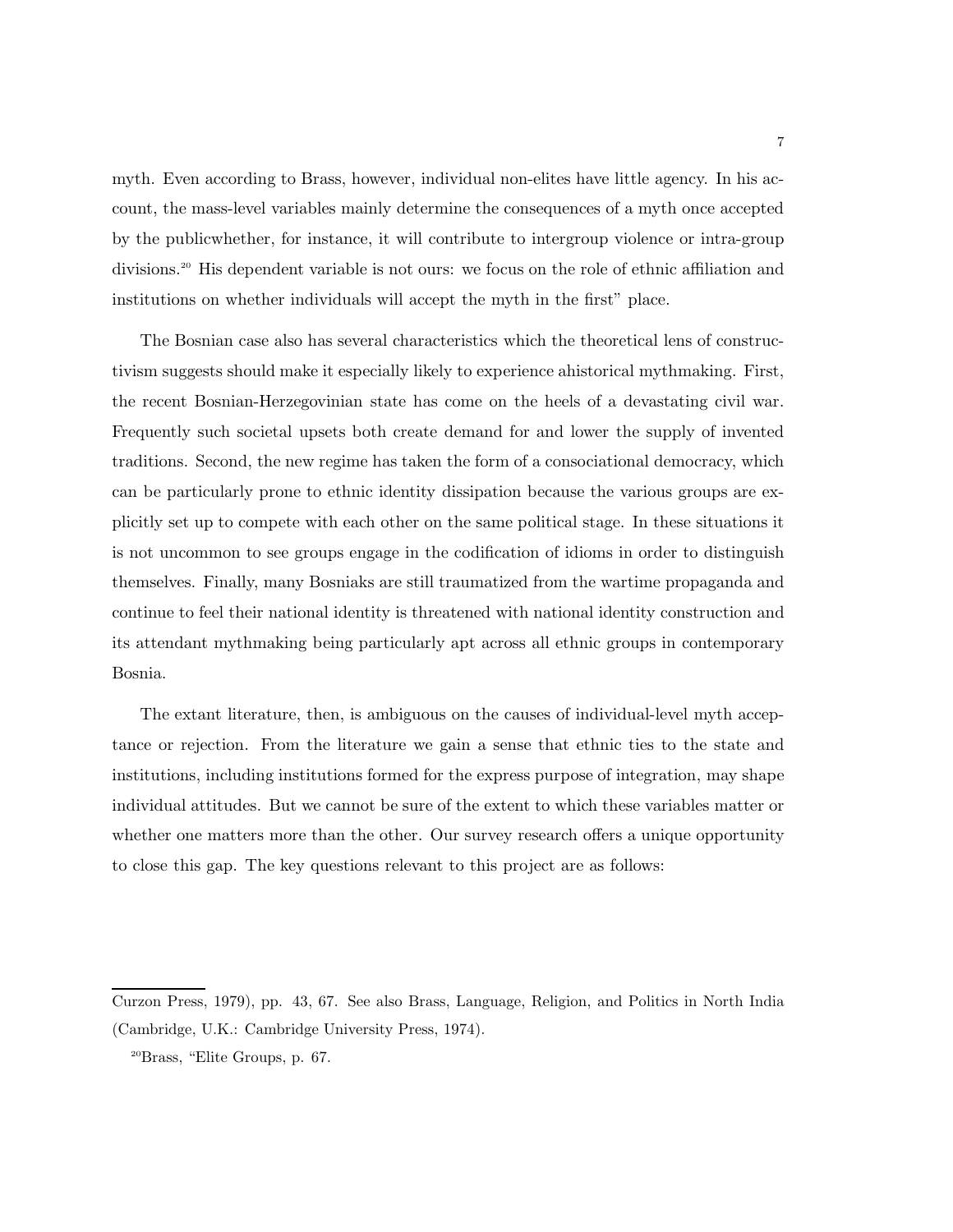- (1) Are ethnic groups that identify more closely with the state more receptive to statebuilding identity narratives than ethnic groups that identify less closely with the state?
- (2) Do institutions of integration make the groups that have been resistant to statebuilding narratives more receptive to them?

This paper addresses these questions by testing the following three hypotheses in the divided city of Mostar in Bosnia-Herzegovina:

- (1) Bosniak students, as the group which identifies more with the state, will be more likely to believe in the pyramid narrative than Croat students, irrespective of whether they attend a segregated or an integrated school.
- (2) Bosniak students whose ethnic identity is important to them are more likely to believe the pyramid narrative than other Bosniak students. Conversely, Croats whose ethnic identity is important to them are less likely to believe the pyramid narrative than other Croats. (Importance of ethnic identification is proxied by mosque or church attendance. Therefore, more frequent mosque attendance should be correlated with more belief in the pyramid narrative, and more frequent church attendance with less belief in that narrative.)
- (3) Croats attending the integrated school are more likely to be receptive to the pyramid narrative than Croats attending the segregated school.

# 3. Methodology and Hypotheses

As indicated above, the sampling of the three high schools where we conducted the survey revolved around a natural experiment. After the war, the city of Mostar had four general education high schoolscalled gimnazijatwo of which were in the Croat-majority western part of town and the remaining two of which were in the Bosniak-majority eastern part of town. By a February 2004 Cantonal Judicial Decision, which provided legal affirmation to work that had started in the summer of 2003, one of the Croat secondary schools (Fra. Dominik Mandic Gymnasium) was administratively merged with one of the Bosniak secondary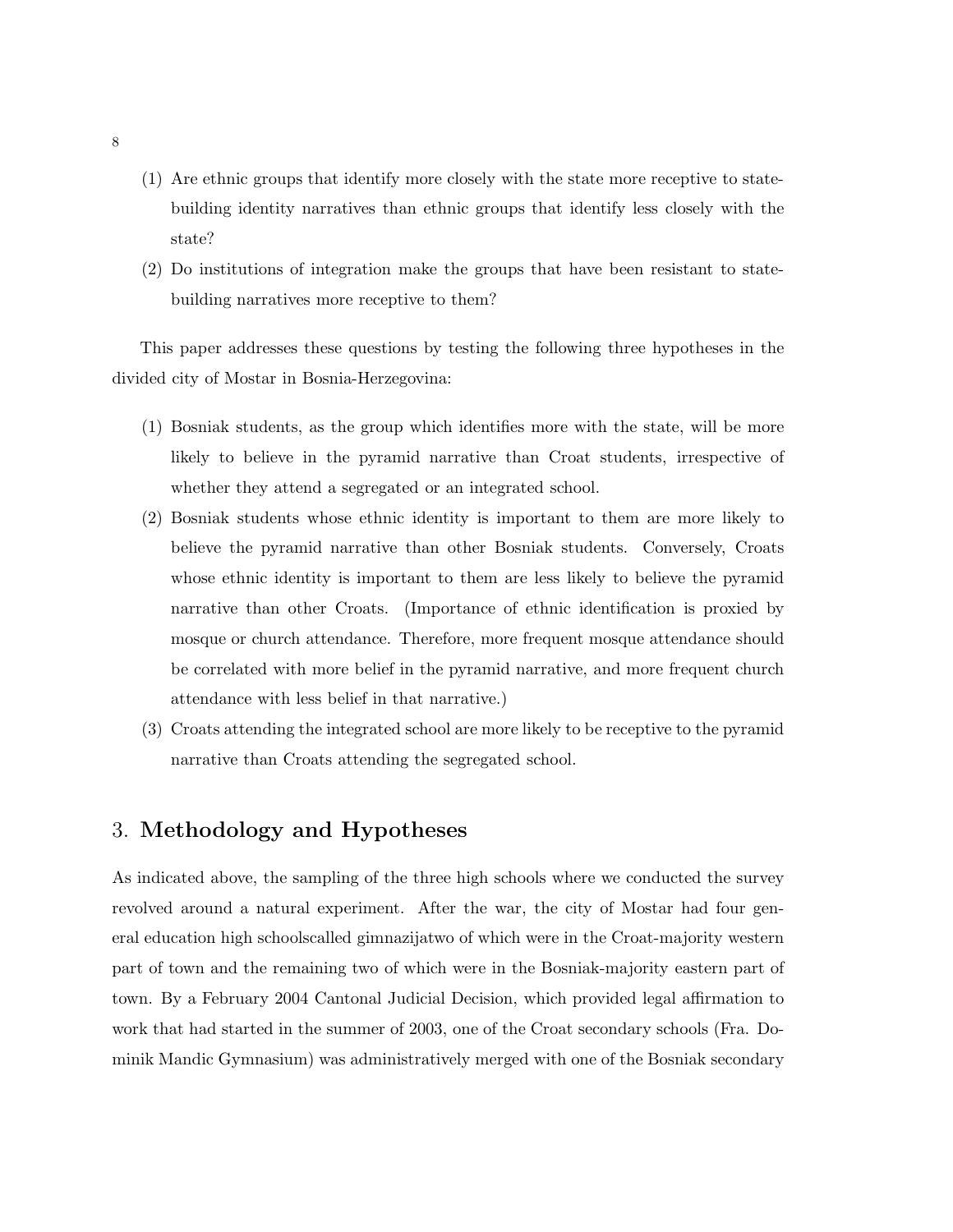schools (First Gymnasium) in the formers premises. Indeed, the way the international community advised the undertaking of the merger of the two schools had quasi-experimental components, reducing concerns about selection bias. More specifically, because the Croat schools premises could not afford the doubling of its students all at once, in September 2004 roughly 200 Bosniak studentsconstituting the entire sophomore and junior class of the all-Bosniak (First Gymnasium) high schooljoined the 300 Croat students already attending the all-Croat (Fra. Dominik Mandic Gymnasium) high school.

It was not until the academic year 2005-2006 that a freshman and sophomore class from the all-Bosniak school was moved into the building. This merger created a Bosniak-Croat integrated school, leaving the city with two segregated high schoolsone mono-ethnic Bosniak (Second Gymnasium) and one mono-ethnic Croat high school (Fra. Grge Martica Gymnasium).<sup>21</sup> One could argue that this was as close to randomized as one could get in a real-world setting: There was no substantial possibility for selection bias, as the first set of students who joined the school (sophomores and juniors) had no option to register or move to either of the other two mono-ethnic gymnasia. A possibility for selection bias existed with the incoming class of freshmen, who could choose to attend the integrated school or their mono-ethnic school of preference, which is why they were left out of the sample of students we worked with. There was no such option for the Bosniak and Croat upperclassmen, so the present experiment focused on this population of subjects. We recruited individuals who were in the sophomore incoming class in September 2004 and rising seniors at the time of the experiment in late May/June 2006, ensuring no possibility of selection bias. The institutional setup of our experiment thus involves rising seniors from the three schools: the integrated gymnasium and the two remaining mono-ethnic gymnasia.

It should be made clear that though the students in the integrated school are housed in the same building, they study in separate classrooms. That is because the Bosnian educational system allows for three curricula taught in Bosnian, Croatian or Serbian. The difference between the integrated and mono-ethnic schools is that the former allows for

<sup>&</sup>lt;sup>21</sup>Interview with Matthew Newton, OSCE Education Officer, Regional Office Mostar, February 2006.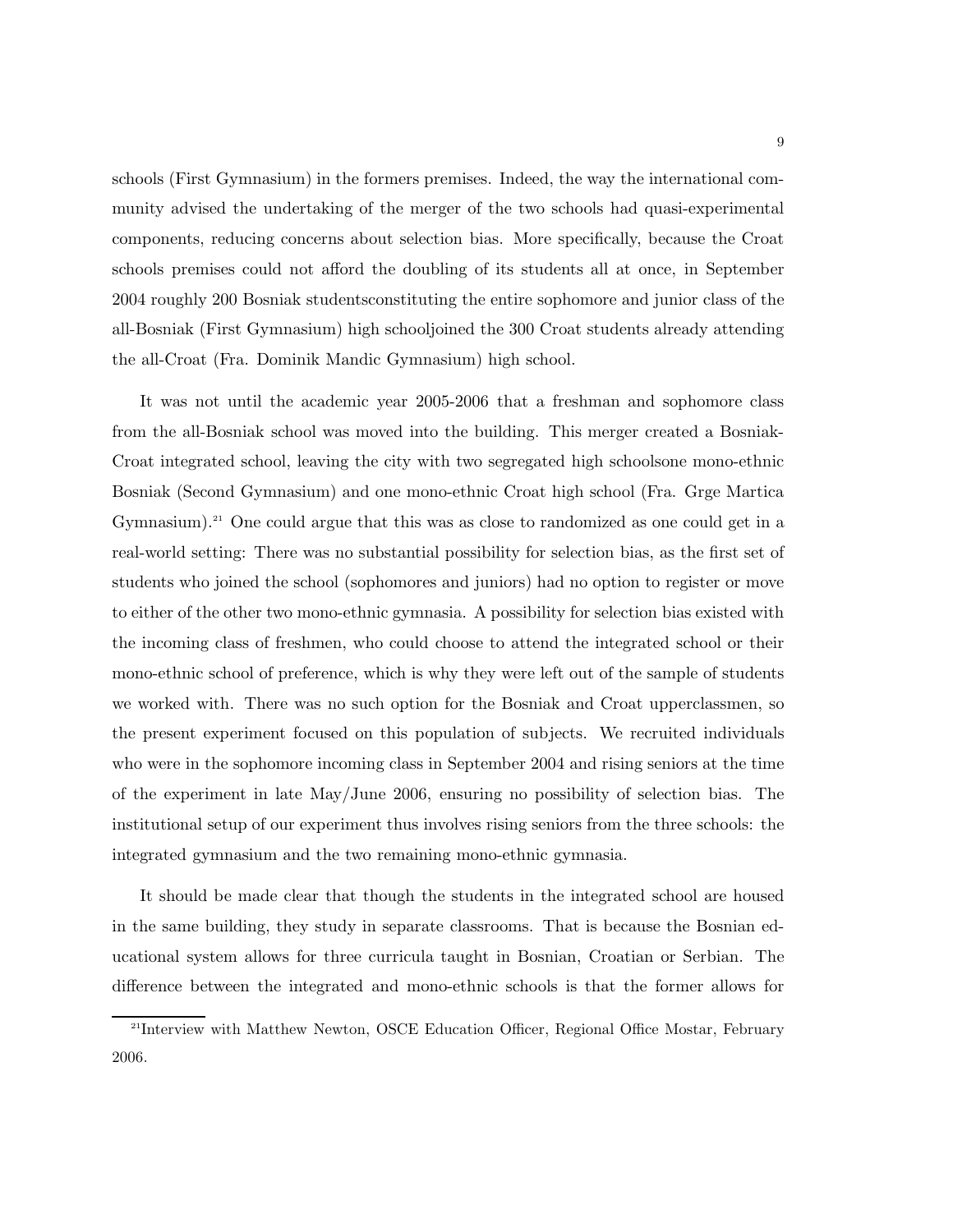shared facilities (such as the library, school yard, sports hall, and IT lab); a joint student council of 8 Croat and 8 Bosniak students that meets on a weekly basis to organize joint activities (art workshops, cleaning up the park, community service, etc.); a joint school board with a total of 3 Croat and 3 Bosniak Members (2 teachers, 2 parents and 2 school trustees); as well as joint school administration (one school director, one secretary, one accountant, one registry book, one school bank account).<sup>22</sup> Though this may not be considered a fully integrated school, as the students study in separate classrooms, it is the closest to an integrated institutional setting in education in Bosnia-Herzegovina.

In order to ensure that students allocation to the mono-ethnic and integrated schoolswhich we clearly did not superviseindeed approximated random assignment, we had to look beyond the documented and declared lack of self-selection in joining the integrated school, to show that there were no relevant pre-existing differences between the students attending the two Bosniak high schools (as compared to each other) and those attending the two Croat schools (as compared to each other).

By the time we got to the field the integrated school was already operational and we had no access to previous student records. Because the students had already been exposed to different institutional environments, any comparison of student characteristics (e.g. academic performance or inter-ethnic attitudes) would likely suffer from post-treatment bias. Instead, we focused on predetermined characteristics. Table 1 represents the comparison of parental income, the most important socio-economic characteristic (correlated with parental education and occupation) and parental frequency of worship, measured by religious service attendance, as the most relevant attitudinal proxy for the intensity of parents ethno-religious identification. In addition, we present a comparison of students aptitude as measured by

<sup>22</sup>Gymnasium Mostar: Mostars Other Landmark, Reconstruction and Revitalization Efforts Overview, OSCE Mission to BiH, January 2005.; Overview of Two Schools Under One Roof, OSCE Mission to BiH, May 2005. Report on Implementation of the Interim Agreement on Accommodation of Specific Needs and Rights of Returnee Children, Coordination Board for the Implementation of the Interim Agreement on Returnee Children, March 2005.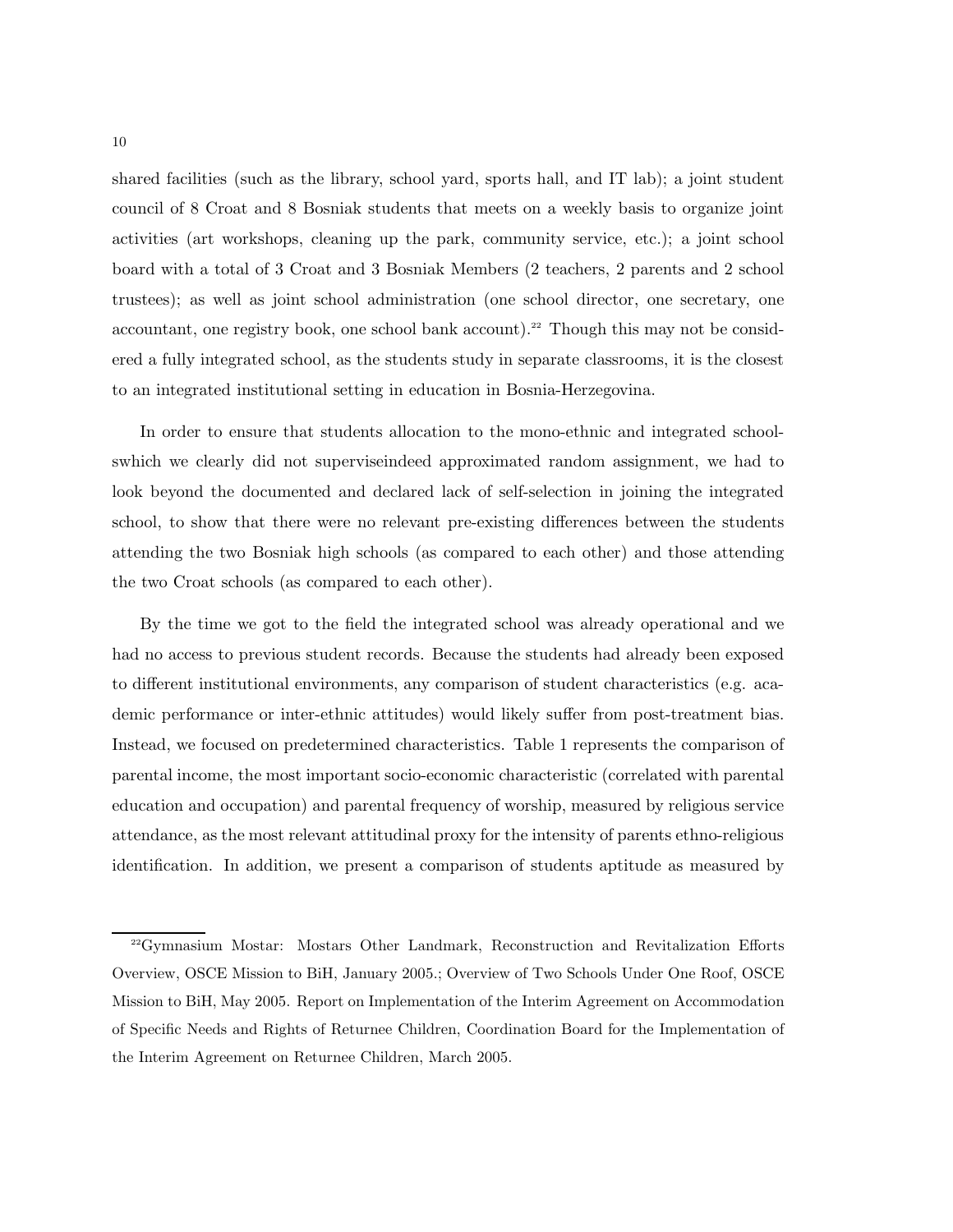Table 1. Relevant covariates by institution and ethnicity

|                            | Croat      |            | <b>Bosniak</b> |            |
|----------------------------|------------|------------|----------------|------------|
|                            | Segregated | Integrated | Segregated     | Integrated |
| <b>Parental income</b>     |            |            |                |            |
| Mean                       | 1255.53    | 1320.55    | 736.75         | 1079.89    |
| [SD]                       | [750.09]   | [817.92]   | [673.03]       | [419.04]   |
| T-test                     | $p=0.69$   |            | $p=0.002$      |            |
| Kolmogorov-Smirnov test    | $p=0.50$   |            | $p=0.01$       |            |
| Parental worship frequency |            |            |                |            |
| Mean                       | 1.68       | 1.66       | 1.35           | 1.11       |
| [SD]                       | [0.80]     | [0.82]     | [1.06]         | [1.06]     |
| T-test                     | $p=0.90$   |            | $p=0.25$       |            |
| Kolmogorov-Smirnov test    | $p=1.00$   |            | $p=0.81$       |            |
| <b>Math performance</b>    |            |            |                |            |
| Mean                       | 3.01       | 2.49       | 2.85           | 3.14       |
| [SD]                       | [1.04]     | [1.09]     | [0.94]         | [1.10]     |
| T-test                     | $p=0.02$   |            | $p=0.14$       |            |
| Kolmogorov-Smirnov test    | $p=0.03$   |            | $p=0.55$       |            |

mathematics grades, selected as the most valid measure available and least likely to change in a short period of time given the structure of the local curriculum.

The comparison of the relevant covariates<sup>23</sup> reveals no difference in socio-economic status or intensity of ethnic identification among Croat students from the different schools. The difference in aptitude among Croat students from the different schools is significant at the 5% level. There was no statistically significant difference between the Bosniak students from the different schools, with the notable exception of parental income levels, which were higher for students attending the integrated school. Based on these differences, our analysis below includes controls for the distribution of income and for math performance. Finally, our comparison also revealed that as a whole, Croat and Bosniak students differ regardless of which school they attend. However, this was to be expected given that this is a real-world setting, where ethnic groups do not enjoy complete equality. Even if baseline preferences towards identity narratives are a function of parental socioeconomic conditions, our design

<sup>&</sup>lt;sup>23</sup>We tested for the difference across Croat students attending the segregated versus the integrated school using the t-test for the comparison of means and the Kolmogorov-Smirnov nonparametric test for the equality of distributions (to account for the possibility of non-normal distribution of characteristics). The same analysis was performed for the Bosniak students.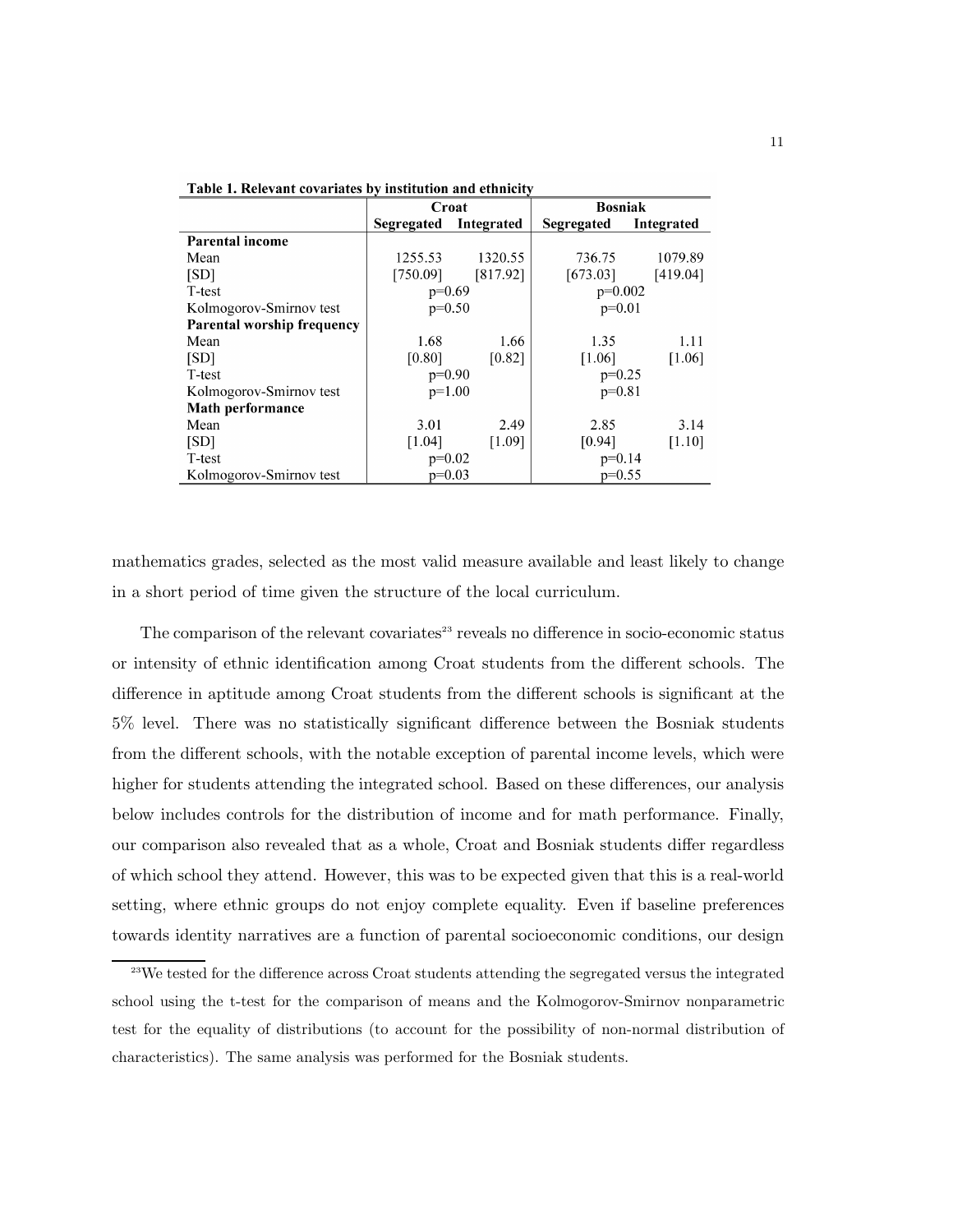still affords accurate measurement of treatment effects of institutions. In other words, even if, for instance, Croats are more resistant to identity narratives because they are on average better off than Bosniaks, the random assignment of subjects ensures an accurate test of whether they will be more or less resistant in the presence of institutions of integration.

If the results of the experiment were to demonstrate that the Croat students attending the integrated school are more persuaded by the identity narrative than the Croat students in the mono-ethnic school, it would be plausible to assert that it was due to the institutional effect of integration, and not due to a pre-existing student predisposition to interact favorably with members of other ethnic groups.

This studys methodology and research instruments were approved by our institutions Committee on the Use of Human Subjects in Research. Since the participants were 17 years old, written consent was obtained from their guardians. Our sample of subjects consisted of 244 randomly selected students from the three participating high schools: the integrated school (Mostar Gimnazija) as well as the Bosniak and Croat segregated schools (Druga Gimnazija and Fra. Grge Martica Gimnazija respectively). Students were chosen using a random number generator from the respective school rosters, and more than 78% of selected students agreed to participate, with the remaining study sample consisting of randomly chosen alternates. There were no instances of attrition all of the participants who consented to participating fully participated. We administered a survey instrument in the respective local languages (Bosnian and Croatian), collecting information on each participants age, gender, school performance, religiosity, ethnic and economic background among others. It was in this instrument that we posed four questions specific to the Visoko pyramid. Those questions, featured in the analysis below, were as follows:

- (1) Did you hear about the possible discovery of a pyramid in Visoko? (Yes/No)
- (2) Do you believe that it is a real pyramid? (Yes/No);
- (3) Do you think that such a discovery will be important for Bosnia-Herzegovina? (Yes/No); If yes, in what way?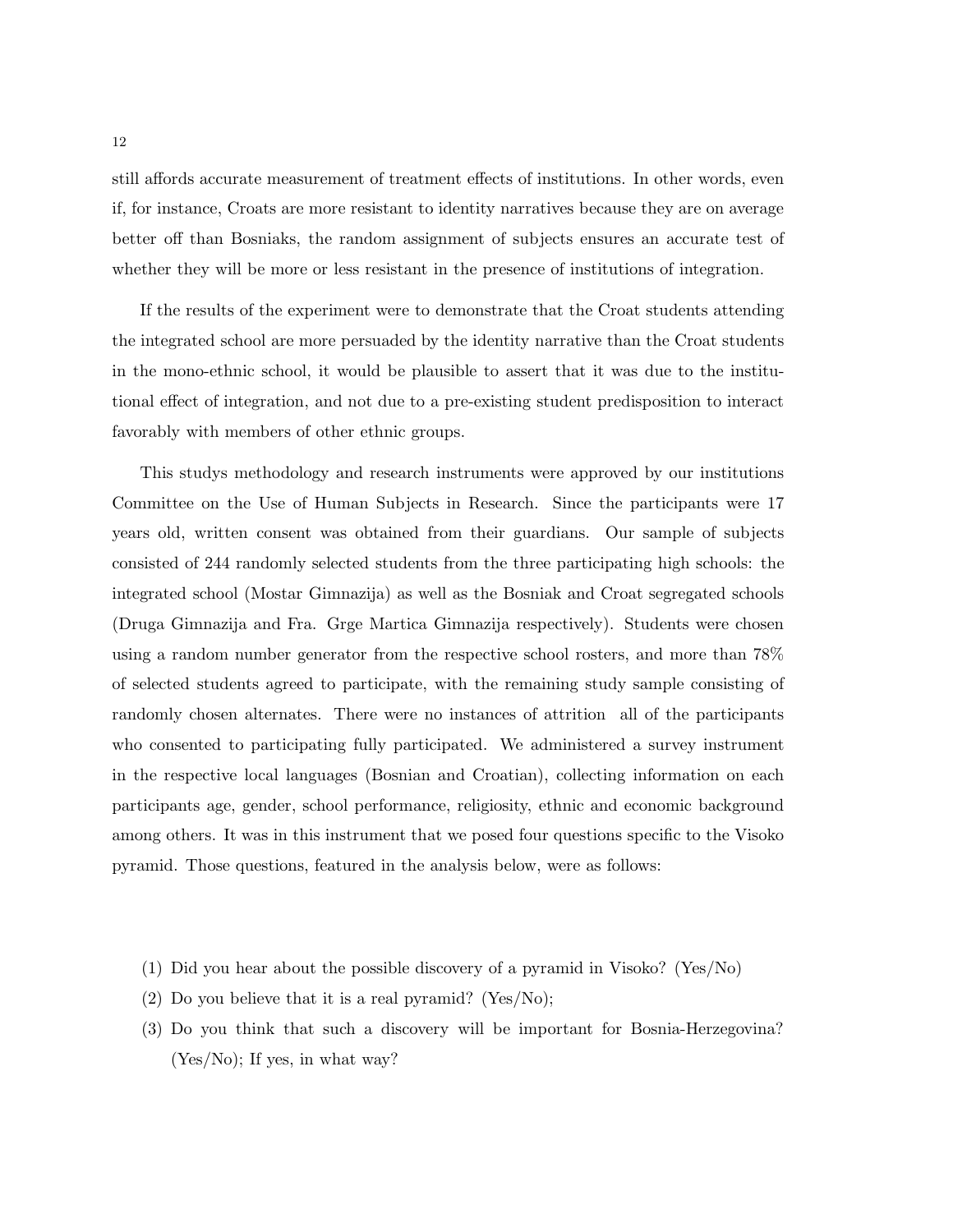(4) Will this discovery have any impact on your identity? (Yes/No); If yes, in what way?

## 4. Results

Of the 244 students surveyed, 227 responded to the pyramid questions. The 17 who did not respond (7% of the total sample) were all students from the segregated schools, with students from the integrated school all opting to respond to the pyramid questions. From those 17 students that did not respond to the pyramid questions, 9 were from the segregated Bosniak school (constituting 13.6% of the total of 66 survey participants from that school) and 8 were from the segregated Croat school (constituting 12.9% of the total of 62 survey participants from that school) suggesting that there was no systematic ethnicity effect driving the choice behind responding to the pyramid questions. However, there appears to be an institutional effect, with students from the integrated school being more responsive than those from the segregated schools. Of the 227 who did respond, 18 were excluded from the analysis because they did not self-identify as ethnically Croat or Bosniak.<sup>24</sup> Also, 6 students who responded to the pyramid question declared not knowing about it and were thus excluded from the analysis as well. These exclusions leave 203 students in the sample.

## 4.1. Ethnicity, Institutions and Belief in the Pyramid

A basic bivariate analysis offers support for the first hypothesis that ethnicity plays a significant role in determining the perceived credibility of the identity narrative. The group that identifies with the state (Bosniaks, as self-identified by the students and confirmed by choice of curriculum and parents ethnicities) was more receptive to the narrative than the minority group (Croats, also self-identified and confirmed as above), with 88% of Bosniaks believing

<sup>&</sup>lt;sup>24</sup>13 of those were in the integrated school; 3 in the Croat segregated school and 2 in the Bosniak segregated school.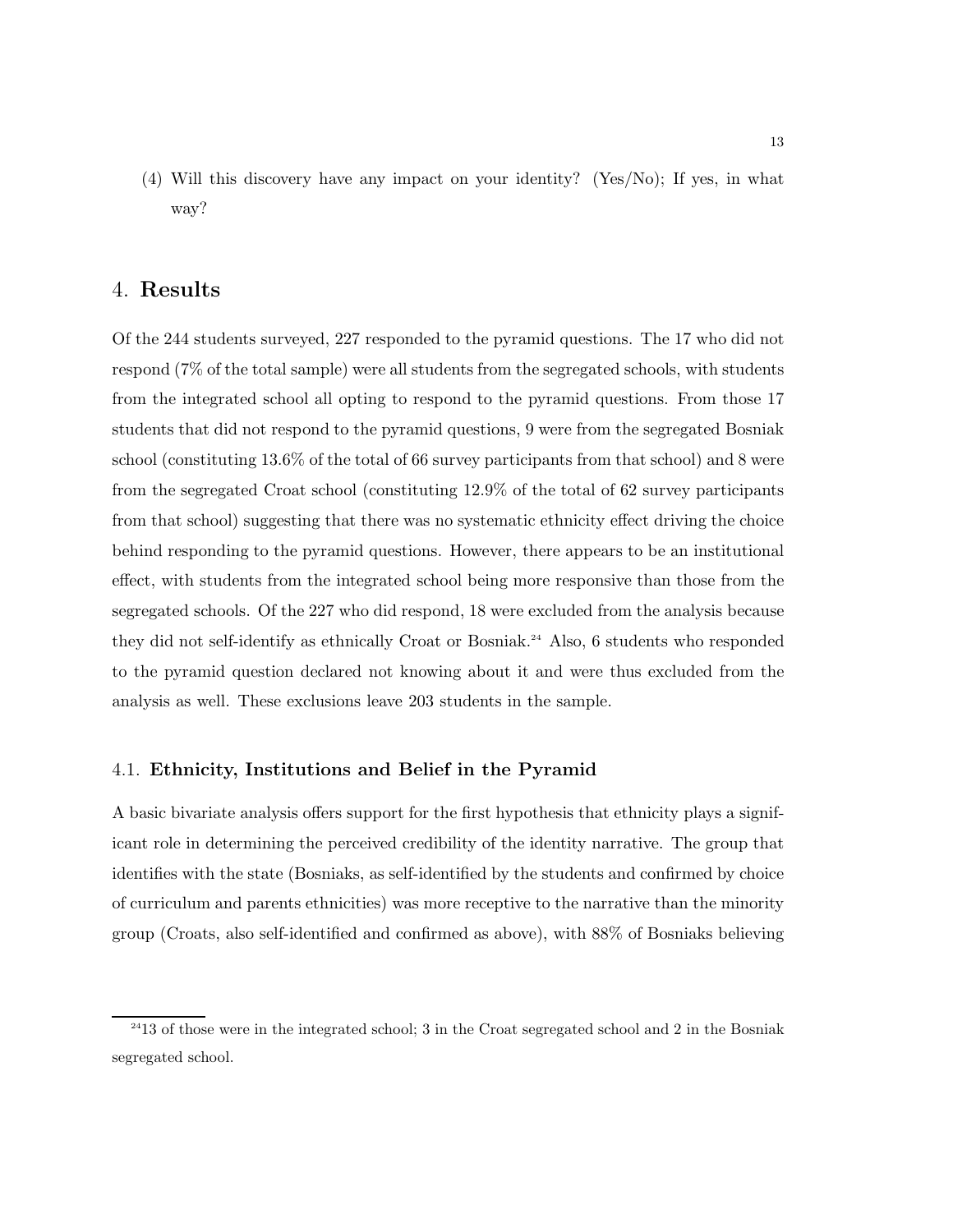the pyramid is real as compared to  $31\%$  of Croats (z-test for proportions, p;0.0001).<sup>25</sup> Ethnicity also plays a role in beliefs about the pyramids importance and identity. Only 25% of Bosniaks believed the discovery of the pyramid had an effect on their identitynot many, but still significantly higher than the 8% of Croat respondents who believed the pyramid discovery affects their identity (z-test,  $p=0.003$ ).<sup>26</sup> It is interesting to note that though the Croats overwhelmingly stated that they do not consider the pyramid to be real or to affect their identity in any way, they still believed it was important, with 79% of respondents saying so, as compared to 97% of Bosniak respondents (z-test,  $p=0.0001$ ).<sup>27</sup>

Looking at the role of institutions, we found no statistically significant evidence that they play a role in determining the respondents belief that the pyramid was real, that it was important, or that it had any effect on their identity. Specifically, 63% of respondents in segregated schools believed the pyramid was real as compared to the same percentage in the integrated school (z-test,  $p=0.99$ ); 87% in segregated versus 91% in the integrated school believed it was important (z-test,  $p=0.39$ ); and  $14\%$  in segregated versus  $22\%$  in the integrated school believed it had an effect on their identity (z-test,  $p=0.14$ ).

Among Bosniaks, we find that institutions of integration had no effect on the belief of whether the pyramid was real, with 85% of respondents in segregated schools and 89% in the integrated school stating they believed the pyramid was real (z-test,  $p=0.52$ ). However, the pyramid had more significant effects on the Bosniaks identity in the integrated (33%) than in the segregated schools  $(19\%)$  (z-test, p=0.09). Similarly, 100% of Bosniaks in the integrated

<sup>26</sup>If we take strict definitions of Bosniaks and Croats, requiring both parents to have the same ethnicity, the results are slightly stronger for the Bosniak side. 26% of Bosniaks think the discovery of the pyramid has an effect on their identity, versus  $9\%$  of Croats (z-test, p=0.004).

<sup>&</sup>lt;sup>25</sup>If we take strict definitions of Bosniaks and Croats, requiring both parents to have the same ethnicity, the results are slightly stronger for the Bosniak side. 90% of Bosniaks think the pyramid is real, as opposed to  $10\%$  who think it is fake; and  $71\%$  of Croats think it is fake, as opposed to  $29\%$  who think it is real (z-test, p;0.0001).

<sup>27</sup>If we take strict definitions of Bosniaks and Croats, requiring both parents to have the same ethnicity, the results are slightly stronger for the Bosniak side. 96% of Bosniaks think the pyramid is important, as opposed to 78% of Croats (z-test, p¡0.0001).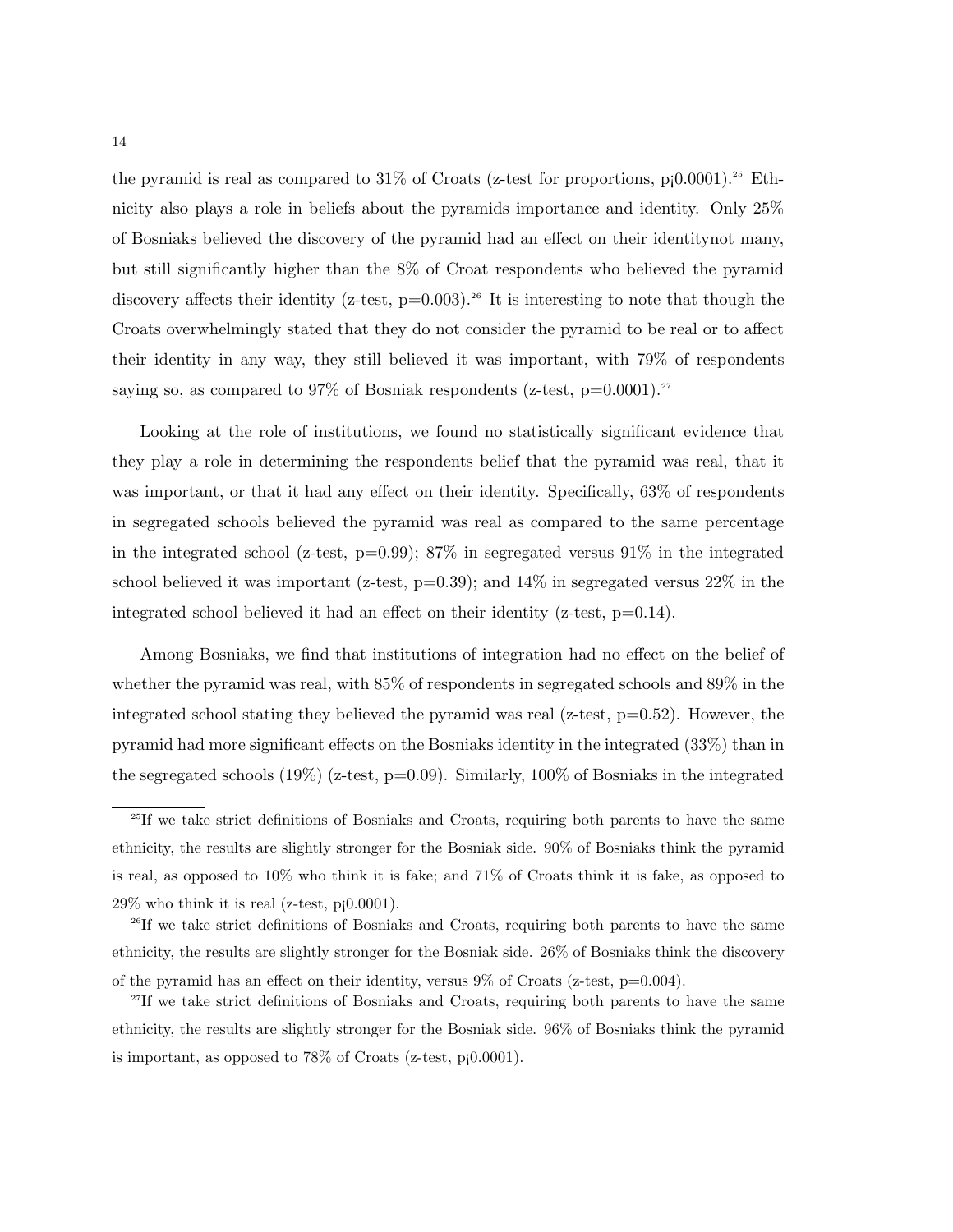school thought the pyramid was important, compared to 93% in the segregated school (ztest,  $p=0.04$ ). Looking at Croats, the institutions appear to have had no statistically significant effect on students beliefs in the pyramid, its effects on their identity or its overall importance.<sup>28</sup>

Our bivariate results suggest that ethnic identity better explains pyramid attitudes than institutions of integration. To probe this finding further, in addition to the selfidentified indicator of ethnicity, we introduce a behavioral measure of the intensity of ethnic identification: worship frequency. In the divided city of Mostar, religiosity is arguably a proxy for the strength of ethnic identification as this is the dominant cleavage of ethnic differentiation.<sup>29</sup> For Croats, this is measured as frequency of church attendance, while for Bosniaks identity intensity is measured as frequency of mosque attendance. We use a series of probit models with three dichotomous dependent variables of interest: (1) the belief that the pyramid is real, (2) whether students consider it important and (3) whether it actually affects their identity. The initial models only involve the independent variables of interest, ethnicity and institutions of integration. We then add control variables identified through the analysis above as potentially relevant factors: students aptitude (proxied by their math GPA), their gender, and their socioeconomic status (proxied by parental income).

#### 4.2. Belief in the Pyramid

As predicted by our first hypothesis, being Bosniak is a main determinant of belief in the pyramid. As Table 2 indicates, Bosniaks were 57% more likely to believe that the pyramid is real than their Croat student counterparts (the result is statistically significant, p¡0.001).

<sup>28</sup>Among Croats, 36% in the segregated school versus 25% in the integrated school believed the pyramid is real (z-test, p=0.29); 80% in the segregated school versus 78% in the integrated school thought it was important (z-test, p=0.78); 9% of students in the segregated school and 8% in the integrated school stated that the pyramid had an effect on their identity  $(z$ -test,  $p=0.92$ ).

<sup>29</sup>Furthermore, attendance at a church or a mosque is also correlated with individuals' rejection of communist or other previously-held non-nationalist beliefs. As such, religious attendance is a good proxy for the strength of ethnic identification not only as a distinct practice from members of the other group but also as a transformative practice in regards to the less nationalist past.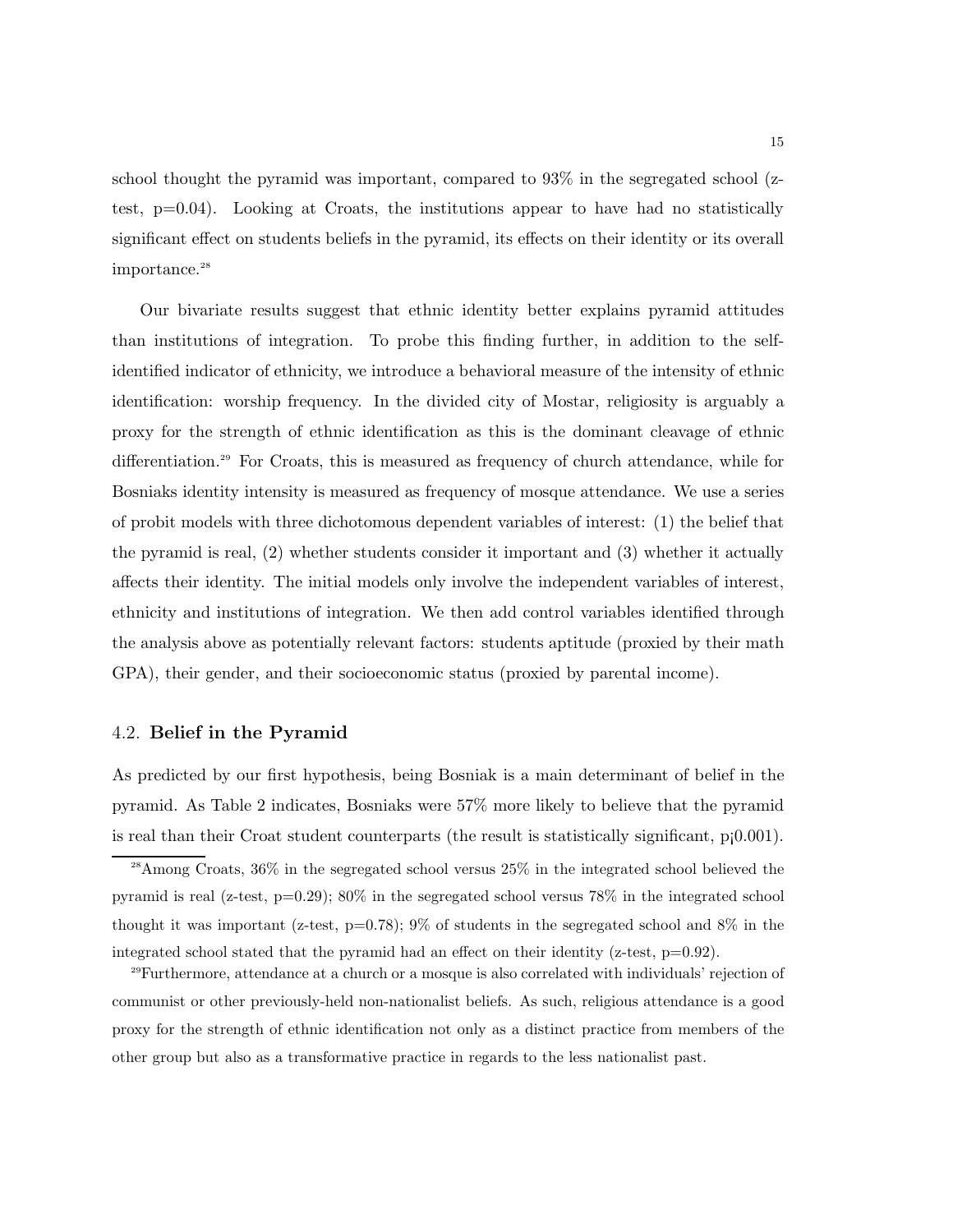|                 |            | Π               | Ш               | IV              | V          |
|-----------------|------------|-----------------|-----------------|-----------------|------------|
|                 | Marginal   | Marginal effect | Marginal effect | Marginal effect | Marginal   |
|                 | effect     | (S.E.)          | (S.E.)          | (S.E.)          | effect     |
|                 | (S.E.)     |                 |                 |                 | (S.E.)     |
| <b>Bosniak</b>  | $0.569***$ | $0.458***$      | $0.425***$      | $0.459***$      | $0.431***$ |
|                 | (0.059)    | (0.146)         | (0.160)         | (0.146)         | (0.162)    |
| Mosque worship  |            | 0.096           | 0.115           | 0.095           | 0.107      |
|                 |            | (0.071)         | (0.748)         | (0.072)         | (0.074)    |
| Church worship  |            | $-0.004$        | $-0.028$        | $-0.005$        | $-0.034$   |
|                 |            | (0.069)         | (0.075)         | (0.068)         | (0.075)    |
| Income          |            |                 | 0.004           |                 | 0.043      |
|                 |            |                 | (0.006)         |                 | (0.060)    |
| Female          |            |                 | $-0.108$        |                 | $-0.124$   |
|                 |            |                 | (0.081)         |                 | (0.082)    |
| Math            |            |                 | $0.654*$        |                 | $0.065*$   |
| performance     |            |                 | (0.353)         |                 | (0.035)    |
| Institutions of |            |                 |                 | $-0.015$        | $-0.066$   |
| integration     |            |                 |                 | (0.079)         | (0.084)    |
| N               | 197        | 193             | 183             | 193             | 183        |

Table 2: Determinants of Belief in the Pyramid

Note: \*\*\*significant at 1%, \*\*significant at 5%, \*significant at 10%. All models are probit analysis, with robust standard errors. Marginal effects reported with s.e. in parentheses (X variables set at a mean or a median in the case of dichotomous variables).

Also, as predicted by our second hypothesis, the strength of ethnic identification, as proxied by worship strength, may have a differential effect on the belief that the pyramid is real. Higher worship frequency at a mosque appears to be associated with belief in the discovery, while higher worship frequency at a church has the opposite effect. However, these results are not statistically significant. Even after introducing relevant controlsgender, math GPA and parental incomebeing Bosniak still increased the propensity to believe that the pyramid is real by  $43\%$  (the result is statistically significant,  $p=0.008$ ). The trend in the effect worship has on the belief in the pyramid remains the same as identified above, pointing in opposite directions for Bosniaks and Croats, but playing no statistically significant role.

Evaluating the role of institutions of integration, we find that there is no statistically significant effect on the level of belief in the pyramid between students attending the integrated versus those attending the segregated schools. Even when examining the role of integration on Bosniaks and Croats separately, we find no statistically significant institutional effect on beliefs.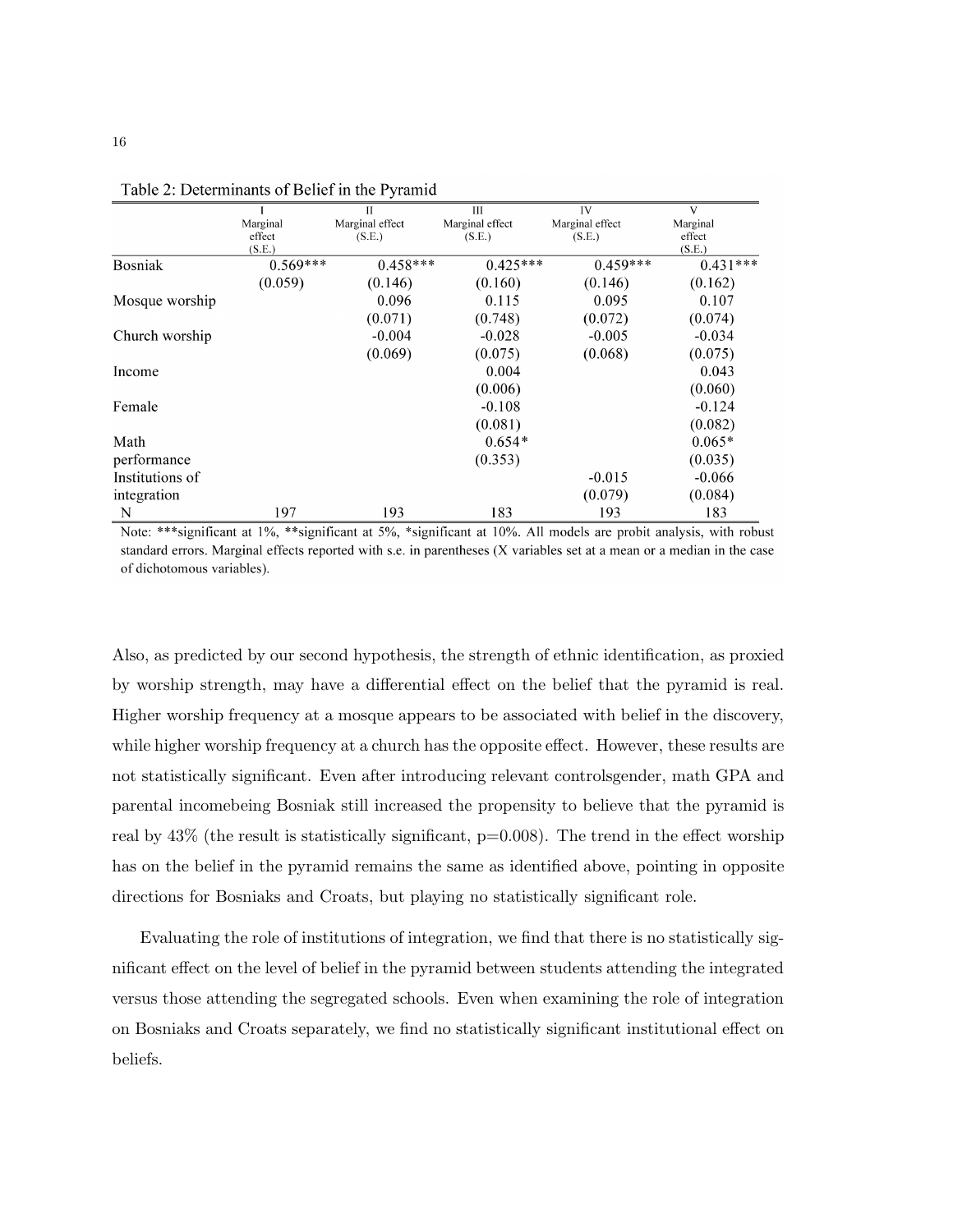|                 |                 | $\mathbf{H}$    | Ш               | IV              | V               |
|-----------------|-----------------|-----------------|-----------------|-----------------|-----------------|
|                 | Marginal effect | Marginal effect | Marginal effect | Marginal effect | Marginal effect |
|                 | (S.E.)          | (S.E.)          | (S.E.)          | (S.E.)          | (S.E.)          |
| <b>Bosniak</b>  | $0.171***$      | $-0.023$        | $-0.061$        | $-0.036$        | $-0.067$        |
|                 | (0.053)         | (0.129)         | (0.126)         | (0.130)         | (0.126)         |
| Mosque worship  |                 | 0.048           | 0.053           | $0.061*$        | $0.059*$        |
|                 |                 | (0.034)         | (0.034)         | (0.034)         | (0.034)         |
| Church worship  |                 | $-0.074$        | $-0.082$        | $-0.068$        | $-0.078$        |
|                 |                 | (0.065)         | (0.059)         | (0.066)         | (0.058)         |
| Income          |                 |                 | 0.005           |                 | 0.004           |
|                 |                 |                 | (0.003)         |                 | (0.003)         |
| Female          |                 |                 | $-0.012$        |                 | $-0.002$        |
|                 |                 |                 | (0.062)         |                 | (0.062)         |
| Math            |                 |                 | $0.055**$       |                 | $0.054**$       |
| performance     |                 |                 | (0.024)         |                 | (0.024)         |
| Institutions of |                 |                 |                 | $0.0896*$       | 0.048           |
| integration     |                 |                 |                 | (0.054)         | (0.056)         |
| N               | 185             | 183             | 175             | 183             | 175             |

Table 3: Determinants of Pyramid's Effect on Identity

Note: \*\*\* significant at 1%, \*\* significant at 5%, \*significant at 10%. All models are probit analysis, with robust standard errors. Marginal effects reported with s.e. in parentheses (X variables set at a mean or a median in the case of dichotomous variables).

## 4.3. Pyramids Effect on Identity

Examining the pyramids effect on identity (Table 3), we initially find that being Bosniak was associated with a 17% higher probability of believing that the pyramid affects ones identity as opposed to being Croat. However, once we introduced the variables that proxy the strength of ethnic identification, that finding disappears. With all the relevant controls introduced, it appears that the Bosniak effect was due to omitting a more relevant determinant: mosque attendance. Bosniaks who attended mosque more frequently were more likely to believe that the pyramid discovery affects their identity (statistically significant, p=0.088). The effect of church attendance was, as predicted, opposite in direction and roughly the same in magnitude, though not statistically significant. Looking at the role of institutions of integration, we see that integration has a weak effect, with students at the integrated school being 9% more likely to state that the discovery of the pyramid has an effect on their ethnic identity (statistically significant,  $p=0.10$ ).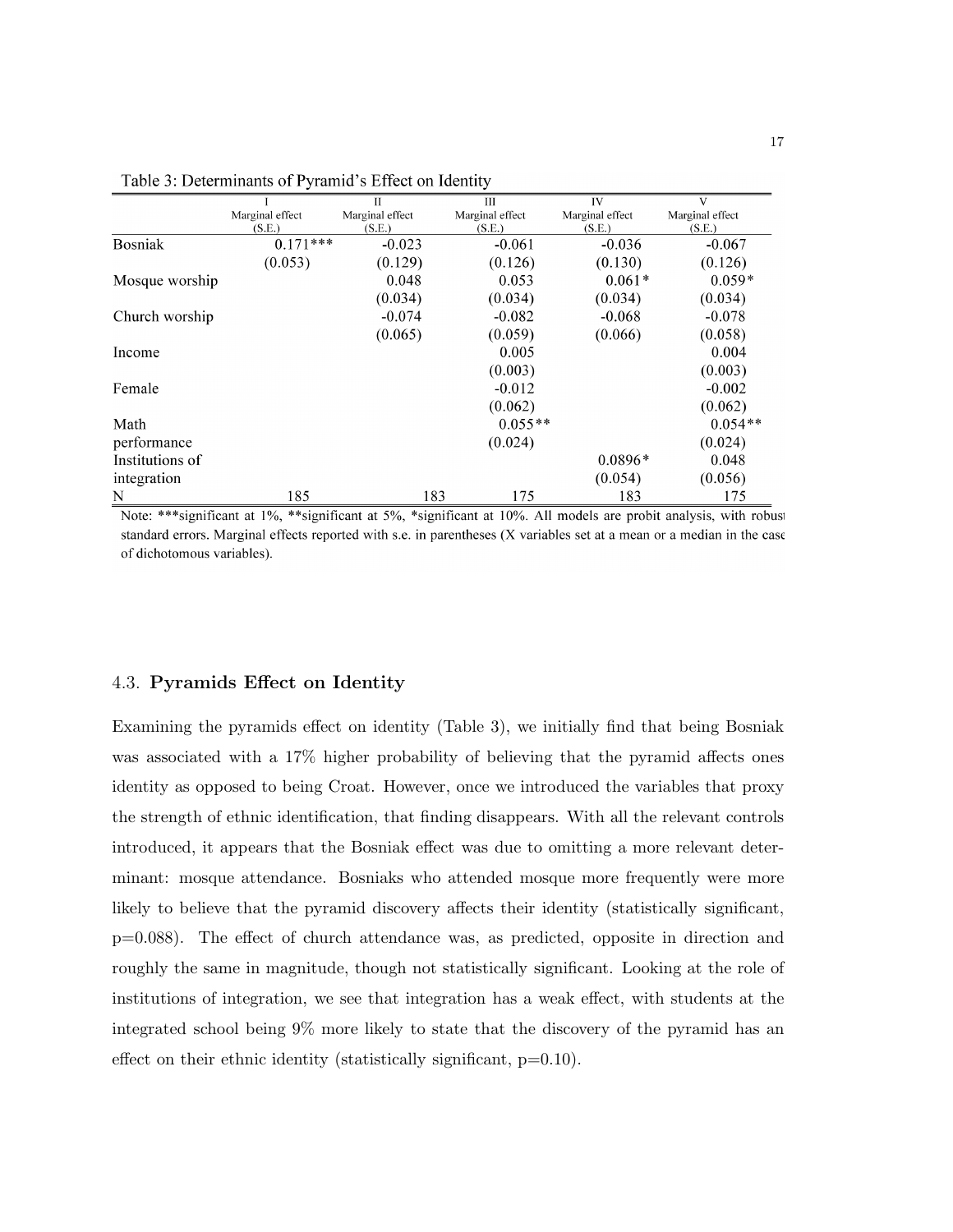Separating the dataset by ethnicity shows that the statistically significant result is driven by the Bosniaks, for whom being in the integrated school resulted in a 19% increase in declaring that the pyramid has an effect on their identity. There was no statistically significant difference in Croat students attending the integrated school versus those attending the segregated school. Once we introduce the relevant controls, the institutional effect on the Bosniak students decreases to 9% and becomes statistically insignificant. Interestingly, in this analysis mosque attendance dominates as the most important determinant of the pyramids effect on identity. This suggests that for the constructed narrative to have an effect on identity, one must not only belong to the dominant group, but also strongly identify with it. Additionally, institutions may make only a marginal difference in this process.

### 4.4. Pyramids Importance

When analyzing the importance students attribute to the pyramid (Table 4), we note that, consistent with the first hypothesis Bosniaks were 17% more likely to assign importance to the discovery than their Croat counterparts (statistically significant, p¡0.001). Contrary to our second hypothesis that the strength of Bosniak identity should be positively correlated with the importance attributed to the pyramid, we find that students who attended mosque more were less likely to think that the pyramid discovery was important (statistically significant, p¡0.05). The strength of Croat identity, as proxied by church attendance, is as expected, negatively correlated with belief in the importance of the pyramid, but the relationship is not statistically significant. After the introduction of controls, the effect of being Bosniak is a 9% increased likelihood of believing that the pyramid is important, but this association is no longer statistically significant  $(p=0.32)$ . However, mosque attendance was still weakly associated with assigning less importance to the discovery (statistically significant,  $p=0.105$ ). Lastly, we find no support for our third hypothesis that institutions of integration will strengthen the importance of the discovery. Given that both belief in the pyramid and the sense of how it affects ones identity were positively correlated with mosque worshipour proxy for Bosniak identity strengthwe wanted to probe why we find the opposite effect in the case of the importance that Bosniak students assign to the pyramid.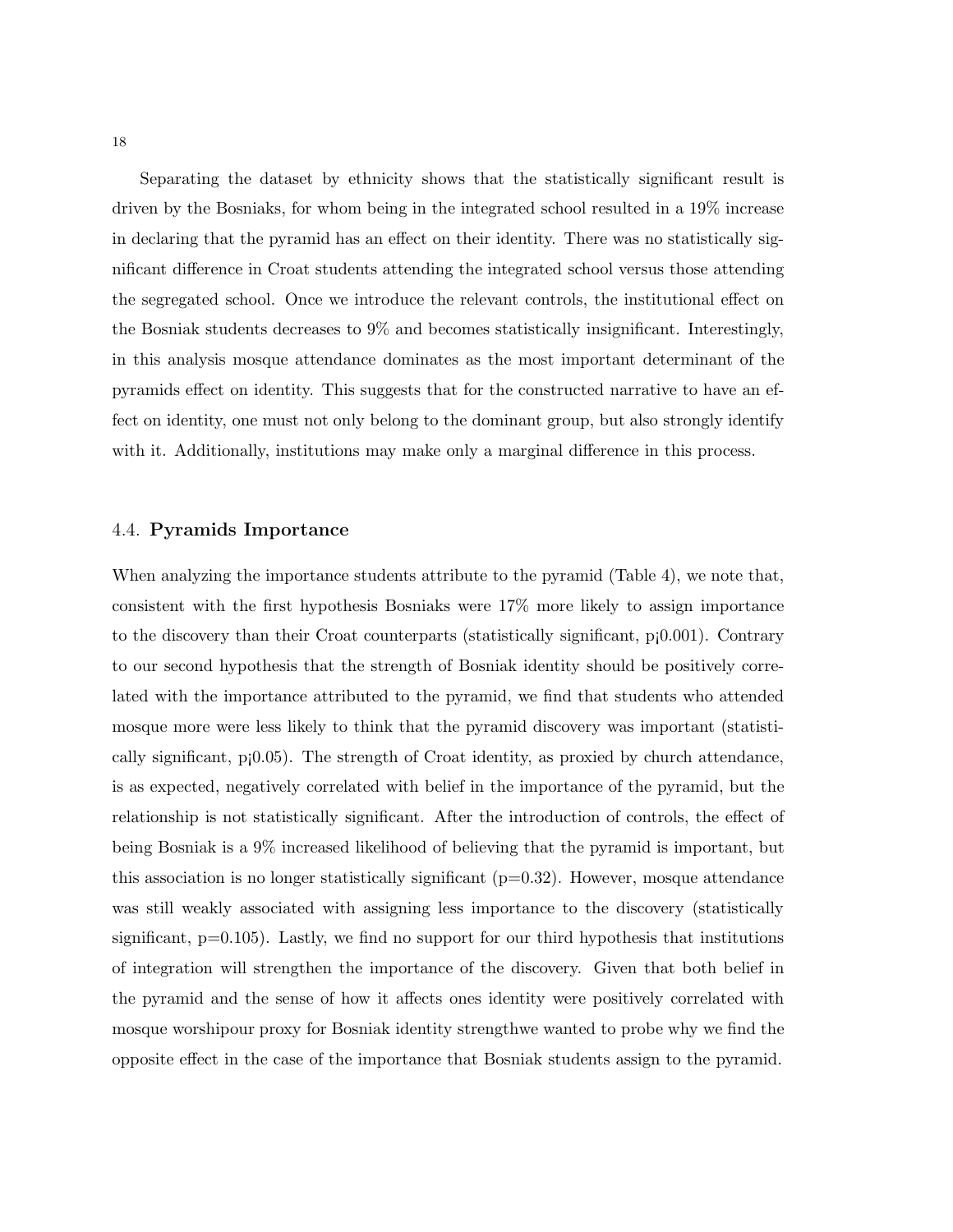|                 |            | Π          | IΠ        | <b>IV</b> | V         |
|-----------------|------------|------------|-----------|-----------|-----------|
|                 | Marginal   | Marginal   | Marginal  | Marginal  | Marginal  |
|                 | effect     | effect     | effect    | effect    | effect    |
|                 | (S.E.)     | (S.E.)     | (S.E.)    | (S.E.)    | (S.E.)    |
| <b>Bosniak</b>  | $0.172***$ | $0.243**$  | 0.094     | $0.238**$ | 0.090     |
|                 | (0.047)    | (0.112)    | (0.093)   | (0.112)   | (0.091)   |
| Mosque worship  |            | $-0.056**$ | $-0.048*$ | $-0.052*$ | $-0.044*$ |
|                 |            | (0.028)    | (0.028)   | (0.027)   | (0.027)   |
| Church worship  |            | $-0.014$   | $-0.048$  | $-0.013$  | $-0.047$  |
|                 |            | (0.031)    | (0.030)   | (0.031)   | (0.030)   |
| Income          |            |            | $-0.001$  |           | $-0.002$  |
|                 |            |            | (0.002)   |           | (0.002)   |
| Female          |            |            | 0.049     |           | 0.053     |
|                 |            |            | (0.038)   |           | (0.039)   |
| Math            |            |            | $0.369**$ |           | $0.038**$ |
| performance     |            |            | (0.019)   |           | (0.019)   |
| Institutions of |            |            |           | 0.025     | 0.026     |
| integration     |            |            |           | (0.036)   | (0.033)   |
| N               | 202        | 198        | 188       | 198       | 188       |

Table 4: Determinants of Pyramid's Importance

Note: \*\*\*significant at 1%, \*\*significant at 5%, \*significant at 10%. All models are probit analysis, with robus standard errors. Marginal effects reported with s.e. in parentheses (X variables set at a mean or a median in the case of dichotomous variables).

### 4.5. Ordinal Probit Analysis

To further probe the dynamics of how different manifestations of identity affect the three different dispositions to the pyramid (importance, belief and effect on identity), we estimate an ordinal probit model. The advantage of this model is that it helps us construct a single dimension of attitudes towards the pyramid. We construct this dimension both deductively and inductively. Deductively, once people know about the pyramid, in order to form any beliefs they have to assign some importance to it. For those who assign importance to the pyramid, the next step is to determine its validity. Finally, those subjects who deem the pyramid both important and genuine form attitudes on whether or not this discovery affects their identity. We can confirm the assumptions of this deductive logic by examining the distribution of responses to the three questions (Table 5).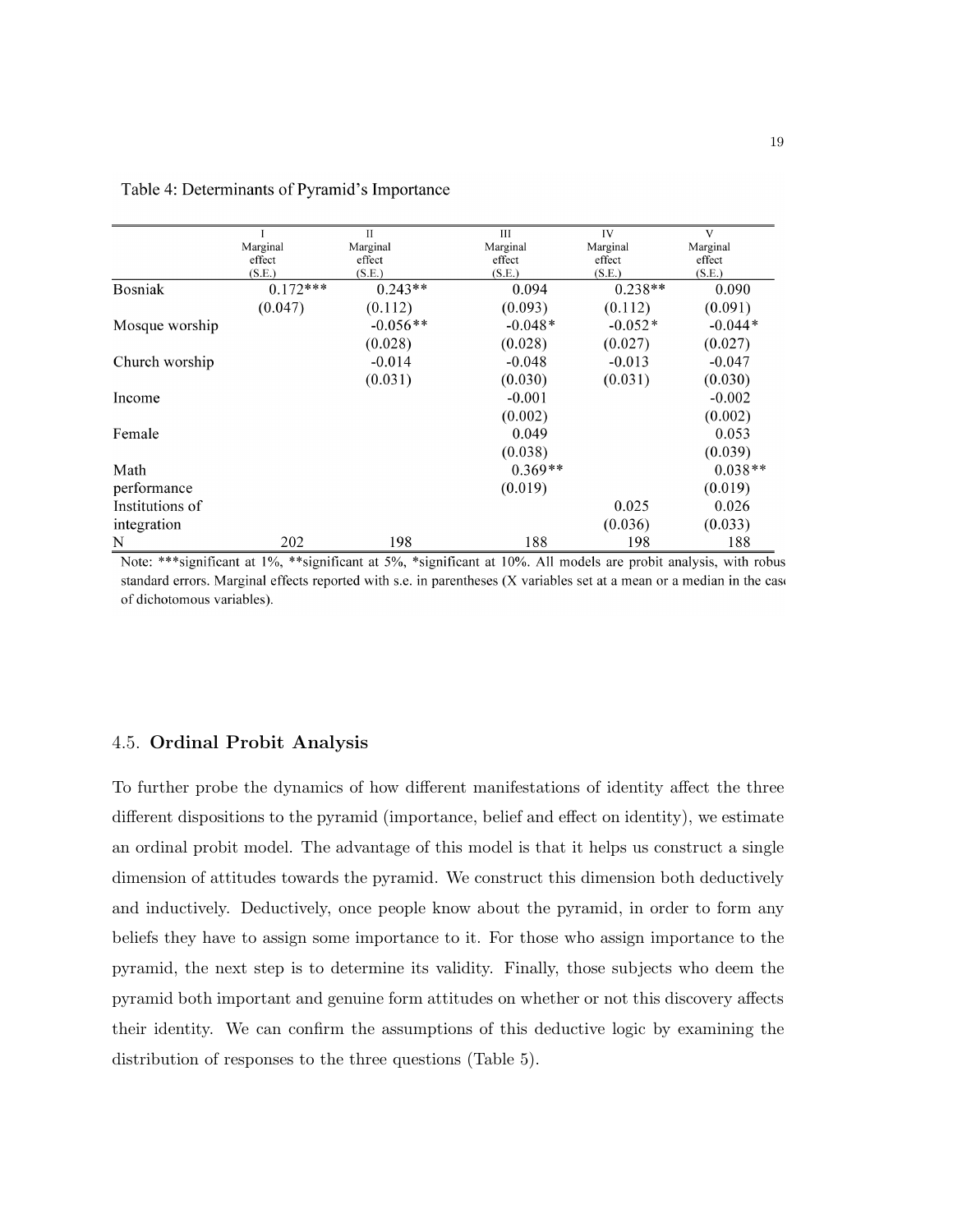|          | Has importance           |            |                     |                | Does not have importance |                |                     |          |
|----------|--------------------------|------------|---------------------|----------------|--------------------------|----------------|---------------------|----------|
|          | Believes that it is true |            | Believes that it is |                | Believes that it is true |                | Believes that it is |          |
|          | untrue                   |            |                     |                |                          |                | untrue              |          |
|          | Bosniak                  | Croat      | Bosniak             | Croat          | Bosniak                  | Croat          | Bosniak             | Croat    |
| Affects  | 22                       | $\sqrt{7}$ | 3                   | $\overline{0}$ | $\theta$                 | $\theta$       | 0                   | $\theta$ |
| identity |                          |            |                     |                |                          |                |                     |          |
| Does not | 63                       | 18         | 8                   | 40             | 2                        | $\overline{0}$ | $2^{\circ}$         | -15      |
| affect   |                          |            |                     |                |                          |                |                     |          |
| identity |                          |            |                     |                |                          |                |                     |          |

Table 5: Inter-relationship of the respondents' beliefs and attitudes towards the pyramid

True skepticsrespondents who assigned no importance at all to the pyramid, did not believe the discovery was true and did not believe it affected their identitywere either Croats or Bosniaks who did not attend mosque. This confirms our hypothesis that ethnicity, both in terms of group membership and strength of ethnic identification, is the best predictor of overall skepticism. Being a member of the group that does not identify with the state, or being a member of the majority group but not identifying strongly with it, serves as a good predictor of skepticism about the pyramid.

Perhaps the most interesting category of students are those who assigned importance to the discovery of the pyramid yet did not believe it to be true and did not have their identity affected by it. Croats were 16% more likely than Bosniaks to fall into this category of seeing importance in what they perceived to be an untrue story, irrelevant to their identity  $(p=0.11)$ . Interestingly, for Bosniaks, mosque attendance translated into a 7% decrease in the likelihood of falling into the same category (statistically significant, p=0.034). Church attendance had the opposite effect but is not statistically significant. These results explain why our analysis of the pyramids importance above (that ignored beliefs about its authenticity or effects on identity) showed that Bosniaks who attend mosque more frequently were somewhat less likely to believe the pyramid is important. Our results indicate that individuals can assign importance to what seems to be a national myth for reasons other than politics of identity. Of 81 students who offered a reason why they believe the pyramid is important, 60 claimed that the pyramid is important because of the economic benefits,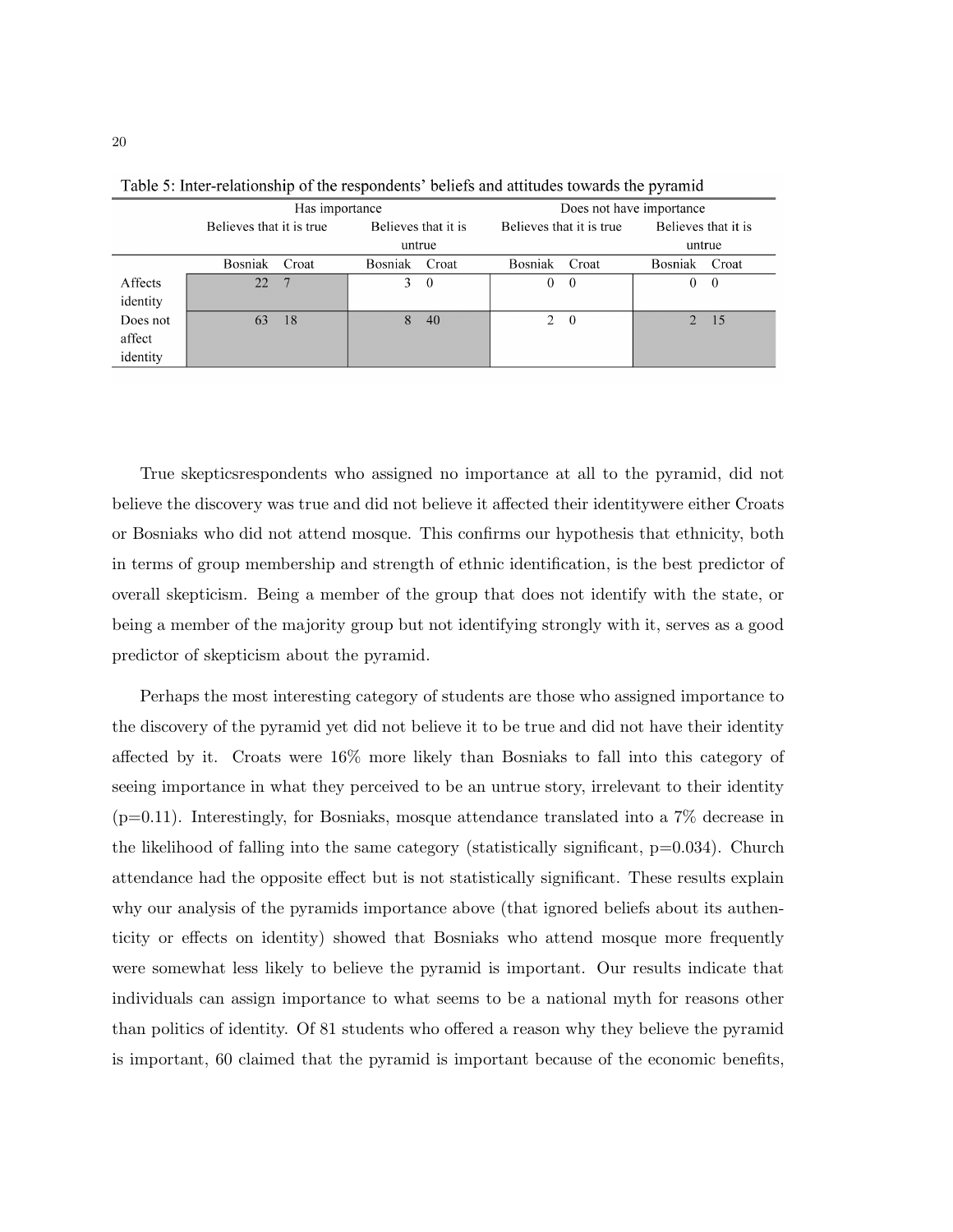|                 | Not important         | Important             | Important             | Important          |
|-----------------|-----------------------|-----------------------|-----------------------|--------------------|
|                 | Don't believe         | Don't believe         | Believe               | <b>Believe</b>     |
|                 | No effect on identity | No effect on identity | No effect on identity | Effect on identity |
|                 | Marginal effect       | Marginal effect       | Marginal effect       | Marginal effect    |
|                 | (S.E.)                | (S.E.)                | (S.E.)                | (S.E.)             |
| <b>Bosniak</b>  | $-0.071$              | $-0.164$              | 0.125                 | 0.110              |
|                 | (0.053)               | (0.113)               | (0.095)               | (0.072)            |
| Mosque worship  | $-0.027**$            | $-0.067**$            | $0.0496**$            | $0.044**$          |
|                 | (0.013)               | (0.034)               | (0.026)               | (0.023)            |
| Church worship  | 0.017                 | 0.042                 | $-0.031$              | $-0.027$           |
|                 | (0.022)               | (0.055)               | (0.04)                | (0.037)            |
| Income          | $-0.001$              | $-0.003$              | 0.002                 | 0.002              |
|                 | (0.002)               | (0.004)               | (0.003)               | (0.003)            |
| Female          | 0.002                 | 0.004                 | $-0.003$              | $-0.003$           |
|                 | (0.020)               | (0.052)               | (0.038)               | (0.03)             |
| Math            | $-0.025**$            | $-0.064***$           | $0.047**$             | $0.042***$         |
| performance     | (0.011)               | (0.022)               | (0.019)               | (0.016)            |
| Institutions of | $-0.009$              | $-0.023$              | 0.017                 | 0.015              |
| integration     | (0.019)               | (0.048)               | (0.035)               | (0.032)            |
| N               | 166                   | 166                   | 166                   | 166                |

Table 6: Ordinal probit analysis of respondents' beliefs and attitudes towards the pyramid.

Note: \*\*\*significant at 1%, \*\*significant at 5%, \*significant at 10%. All models are ordinal probit analysis. Marginal effects reported with s.e. in parentheses (X variables set at a mean or a median in the case of dichotomous variables).

mainly tourism, that it would bring to the country. Meanwhile, 28 of the 33 Croats who specified a reason for the pyramids importance said it was because of economic reasons. Finally, and in contrast to this group, for the total believerspeople who believe the pyramid is important, genuine and affects their identitymosque attendance was the driving factor (statistically significant, p=0.027).

Institutions of integration had no statistically significant effect in any of the aforementioned categories of attitudes towards the pyramid. However, the sign of the estimated effect suggests that institutions of integration promote gradual change of belief from being a complete skeptic to believing the pyramid is important, genuine and identity-affecting. Students in segregated environments were more likely to be skeptical, while students in the integrated environment were marginally more likely to be open to the narrative. As discussed above, this effect varies by ethnicity, with Bosniaks being affected more than Croats.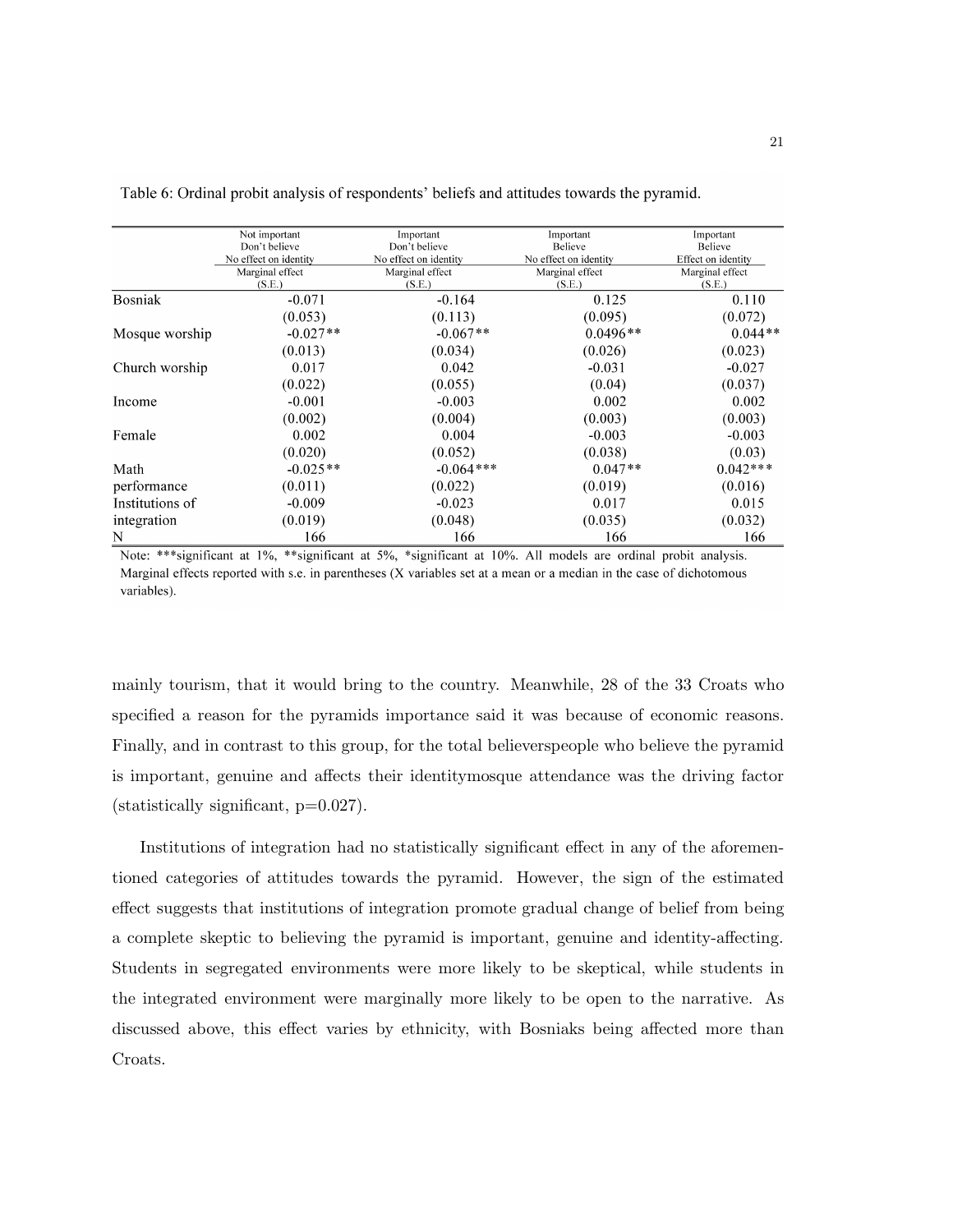# 5. Conclusion

Post-conflict multi-ethnic states often use national identity myths to solidify their peace and nation-building efforts. The consequences of these myths are highly debatablethey might be conducive to inter-ethnic unity and peace, or they might be the sinister precursor to another bloody conflict.<sup>30</sup> Either way, it is important to understand the conditions under which these myths are accepted by individuals, and the conditions under which they die out under the weight of mass skepticism. The constructivist literature on national identity formation cannot explainand in many cases does not acknowledgethis variation, a gap this paper begins to close.

Here we studied a uniquely visible national identity myth in the making: the purported discovery of a pyramid in Visoko, Bosnia-Herzegovina. Though objectively false, this myth has galvanized nationalist sentiment across the state. However, our survey of high-schoolers in Mostar revealed that the myth has not been universally accepted. Rather, both ethnic groupsBosniaks and Croatsexhibited significant variation in their attitudes about the pyramids alleged discovery.

That variation, it turns out, is best explained by ethnic group membership and the strength of individual identification. Self-identified members of the ethnic group with the strongest ties to the emerging state (Bosniaks) were robustly more likely to believe in the pyramids veracity. Meanwhile, a belief that the pyramid affects ones identity appears to be best explained by the intensity of ones ethnic identity, proxied by the individuals mosque attendance. We found counterintuitive results with respect to the relationship between the intensity of ethnic identity and belief in the pyramids importance. Students who attended mosque more frequentlywhose Bosniak ethnic identities were more intenseturned out to be less prone to consider the pyramid important. These results appear to be attributable to a different causal mechanism: Some Croats and Bosniaks, though less connected to the states ethno-nationalist narrative and skeptical about the pyramids veracity, accept it as

#### 22

<sup>30</sup>On the latter perspective, see Hobsbawm, "Introduction: Inventing Traditions, p. 12.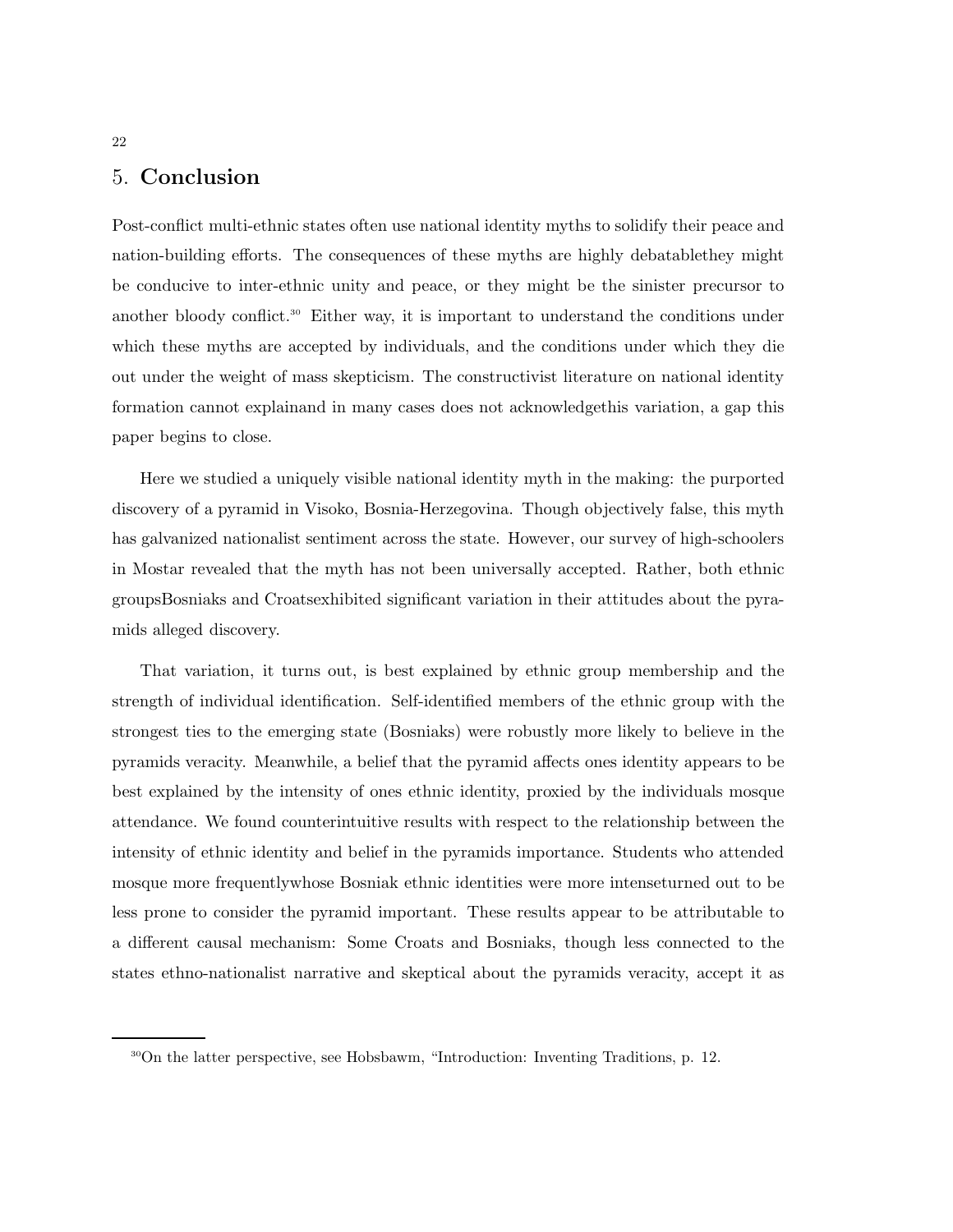important because of its instrumental benefit to the economy (specifically, in the form of tourism).

In addition, the natural experiment in which the study was conducted allowed us to examine the impact of exogenously introduced institutions of integration on pyramid attitudes. These institutions appear to have a much weaker effect, if any at all, compared to the strength of ethnic identification. This finding is interesting because it runs counter to recent institutional literature that indicates the powerful effect of institutions on cooperative behavior and public goods contributions. It shows that belief formation and the construction of identity may require a higher threshold of time and engagement in order for institutions to have an effect.

These results suggest a number of general implications for the construction of national identities in multi-ethnic post-conflict states. First, recent history matters. National identity myths are much more likely to take hold among individuals whose ascriptive identification with the state predisposes them to acceptance of the myth. The stronger the degree of such identification, the more likely myth acceptance appears to become. Secondly, institutions of integration seem to matter little in the short term. This does not mean that we should give up on institutions of integration. The integrated school in Mostar was, after all, just two years old at the time of this study; changes in beliefs may simply take longer to take effect. Rather, it suggests that we need to pay more attention to the mechanisms through which institutions might change attitudes about national identity. The process of attitudinal change appears to vary both within and between groups with different degrees of identification with the state, which is an important insight for present and future builders of such institutions.

That being said, there is still much we do not know about the determinants of success and failure of post-conflict myth-making and institution-building. Projects like the one presented hereindividual-level research on the effectiveness of attempts at national myth constructionshould be conducted in other state and cultural contexts, in order to assess the generality of the findings discussed above. In addition, longitudinal studies might get at the question of how identity attitudes evolve over a longer timescale than was possible to